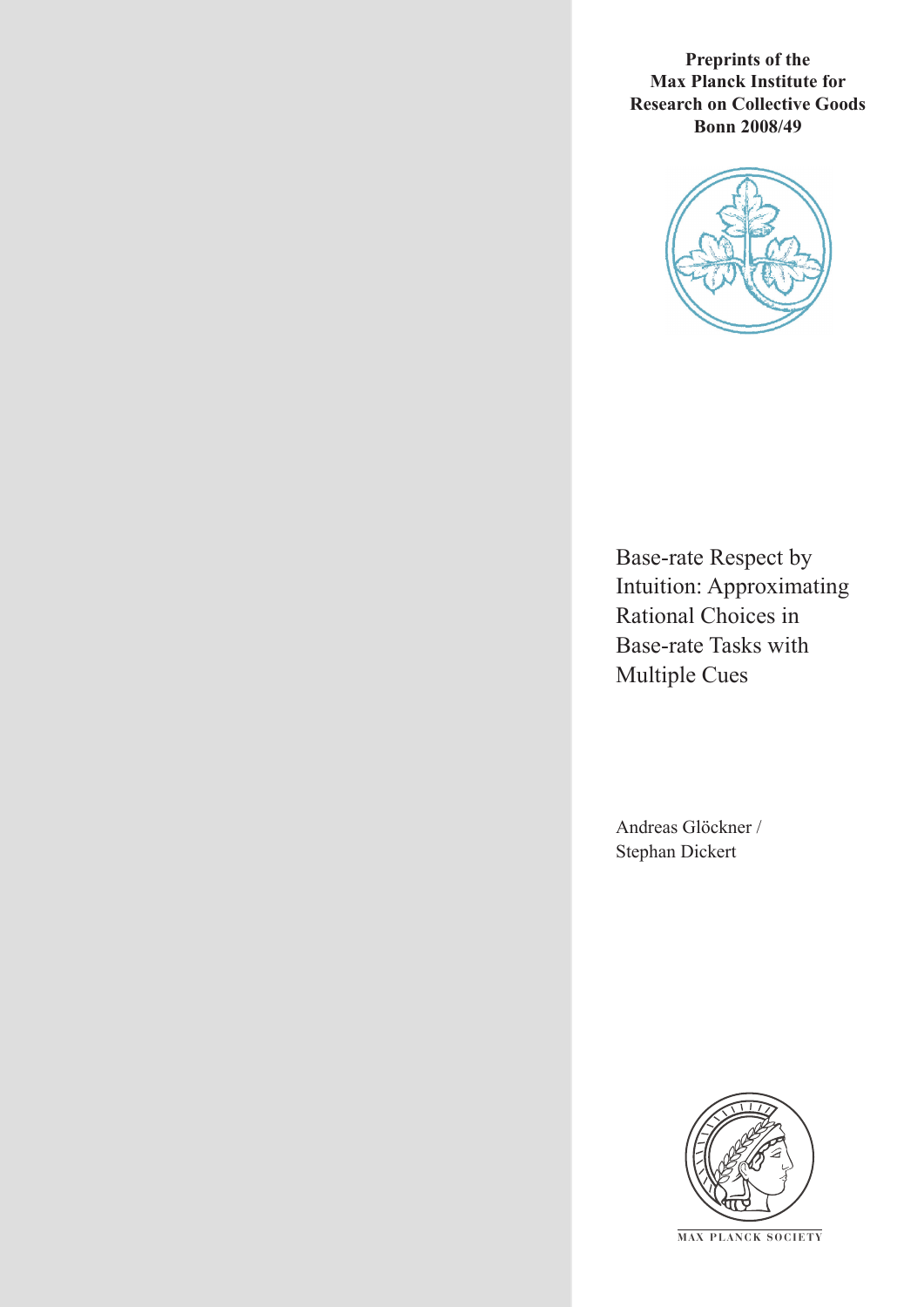

# **Base-rate Respect by Intuition: Approximating Rational Choices in Base-rate Tasks with Multiple Cues**

Andreas Glöckner / Stephan Dickert

December 2008

Max Planck Institute for Research on Collective Goods, Kurt-Schumacher-Str. 10, D-53113 Bonn http://www.coll.mpg.de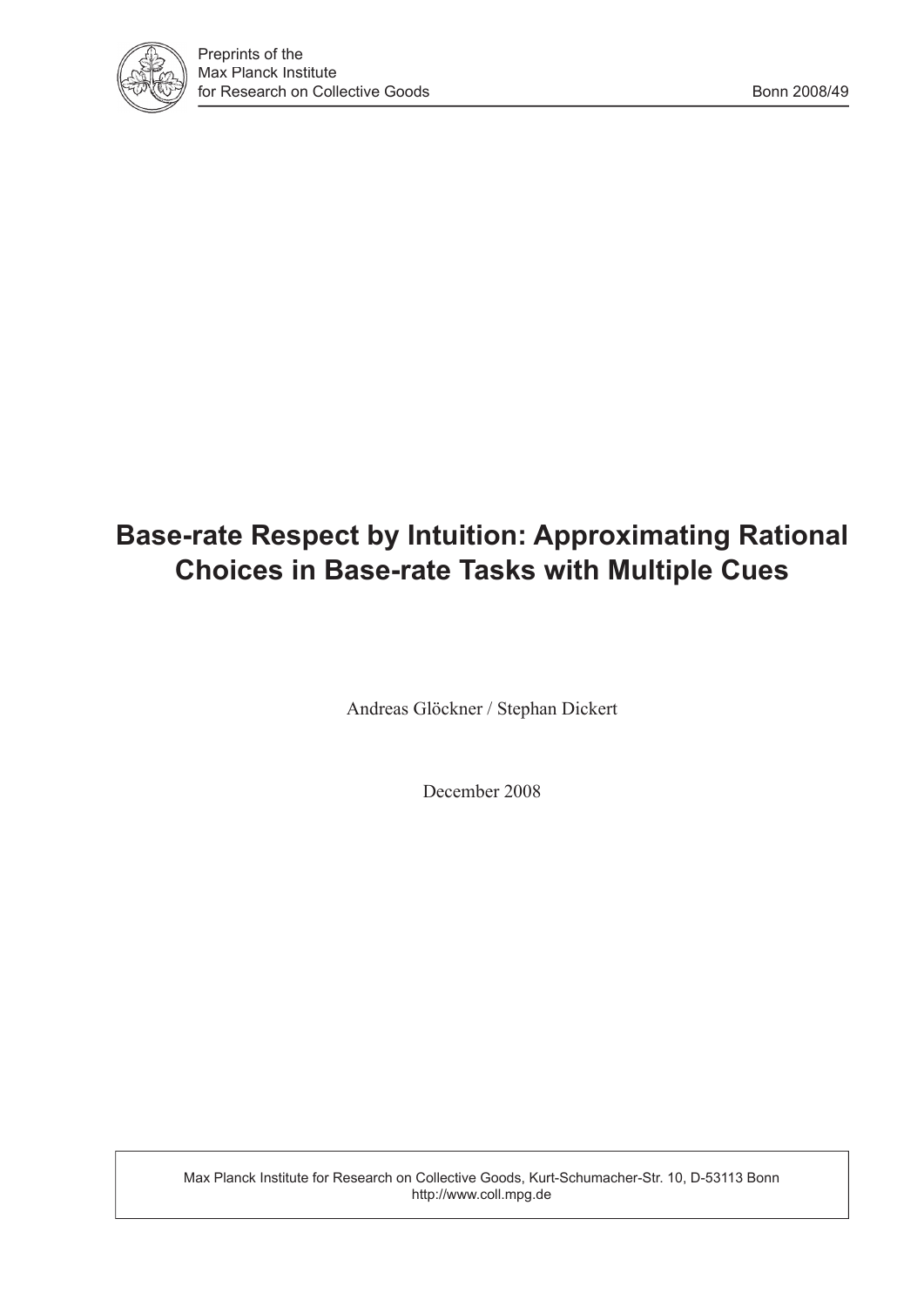# **Base-rate Respect by Intuition: Approximating Rational Choices in Base-rate Tasks with Multiple Cues**

**Andreas Glöckner**<sup>∗</sup>  **/ Stephan Dickert‡**

### **Abstract**

Although intuitive-automatic processes sometimes lead to systematic biases in judgment and choice, in many situations especially this kind of processes enables people to approximate rational choices. In complex base-rate tasks with repeated outcome feedback we observed choices which were in line with the Bayes' solution in 86% of the cases and which were made within a relatively short time (i.e., 2.2 seconds). The results indicate reliance on extremely wellcalibrated intuition. This view is supported by the findings that choice proportions are almost perfectly predicted by posterior probabilities  $(r = .93)$ , and that error rates, response times and confidence ratings are highly correlated with inconsistency in the provided information. Our results support the hypothesis that parallel constraint satisfaction models may account for the processes underlying intuition and make the application of simple heuristics and deliberate strategies very unlikely. Taking an interdisciplinary perspective, implications for economic and psychological modeling are outlined.

*Keywords:* Decision Making, Intuition, Base-rate Neglect, Heuristics, Parallel Constraint Satisfaction

j

<sup>∗</sup> Correspondence concerning this paper should be addressed to: Andreas Glöckner, Max Planck Institute for Research on Collective Goods, Kurt-Schumacher-Str. 10, D-53113 Bonn, Phone: +49-(0) 228 / 9 14 16 857, E-mail: gloeckner@coll.mpg.de

<sup>‡</sup> Max Planck Institute for Research on Collective Goods, Bonn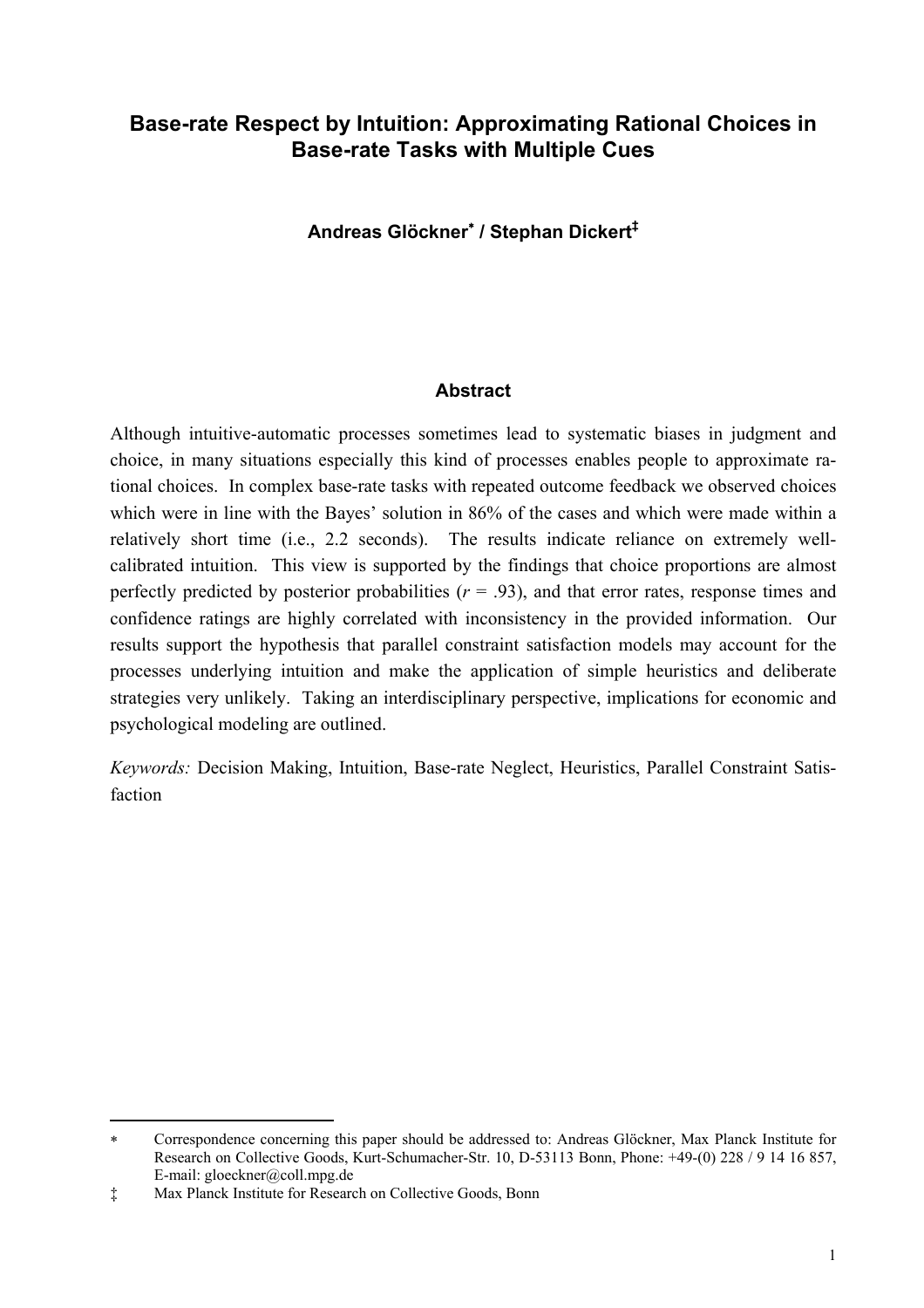# **Base-rate Neglect and Intuition**

j

To be successful in a fundamentally uncertain world, individuals have to make a multitude of judgments and decisions based on probabilistic information. Research on judgment and decision making has repeatedly shown systematic biases in probability assessment and in applying the rules of probability (Gilovich, Griffin, & Kahneman, 2002; Kahneman, Slovic, & Tversky, 1982; Reyna, 2004; Slovic, 1987). One of the most prominent and well established findings is individuals' neglect of base-rate probabilities.<sup>1</sup> This has been, for instance, demonstrated in the following task (e.g., Bar-Hillel, 1980):

Two cab companies, Blue and Green, operate in a given city. Eighty-five percent of the cabs in the city are Blue, and the remaining 15% are Green. A cab was involved in a hit-and-run accident at night. A witness later identified the cab as a Green cab. The court tested the witness' ability to distinguish between Blue and Green cabs under nighttime visibility conditions. The witness was able to identify each color correctly about 80% of the time, but confused it with the other color about 20% of the time. What is the probability that the accident was caused by the Green company?

To answer this question, both the base rate of green cabs (15%) and the validity of the eyewitness (80%) have to be taken into account. However, most people consider only the latter and give the answer that signals neglect of the base rate, namely 80%. There have been several attempts to explain base-rate neglect and to provide solutions to solve the problem (for an overview see Barbey & Sloman, 2007). In line with earlier approaches (e.g., Tversky & Kahneman, 1983), Barbey and Sloman proposed that base-rate neglect is due to associative / intuitive (i.e., system 1) judgment strategies that fail to adequately represent the structure of the problem. Our research empirically tests and expands this intriguing theory. In line with Hammond, Hamm, Grassia, and Pearson (1987) and with recent findings in gambling decisions (Glöckner & Betsch, 2008a) and probabilistic inference tasks (Glöckner & Betsch, 2008c) we argue that choices based on intuition approximate a weighted compensatory information integration that can be explained by parallel constraint satisfaction (Glöckner & Betsch, 2008b; Simon, Snow, & Read, 2004). Contrary to research that focuses on highlighting the shortcomings in human cognitive capacity, we aim to show empirically that although sometimes being mislead by the context, these processes can enable individuals to make quick choices that approximate a rational solution according to Bayes' theorem, even in rather complex tasks and without knowledge how to deliberately apply it.

Based on our findings and taking an interdisciplinary perspective, in the discussion we critically address the misleading classification of deliberate processes as "rational" and intuitive processes as "irrational" and provide a different account of the long-standing controversy between (classic) economic modeling and psychological approaches to human decision making concerning the

<sup>1</sup> Note that "base-rate neglect" does not mean that base-rates are completely ignored but that they are given not sufficient weight in a judgment or decision (cf. Koehler, 1996).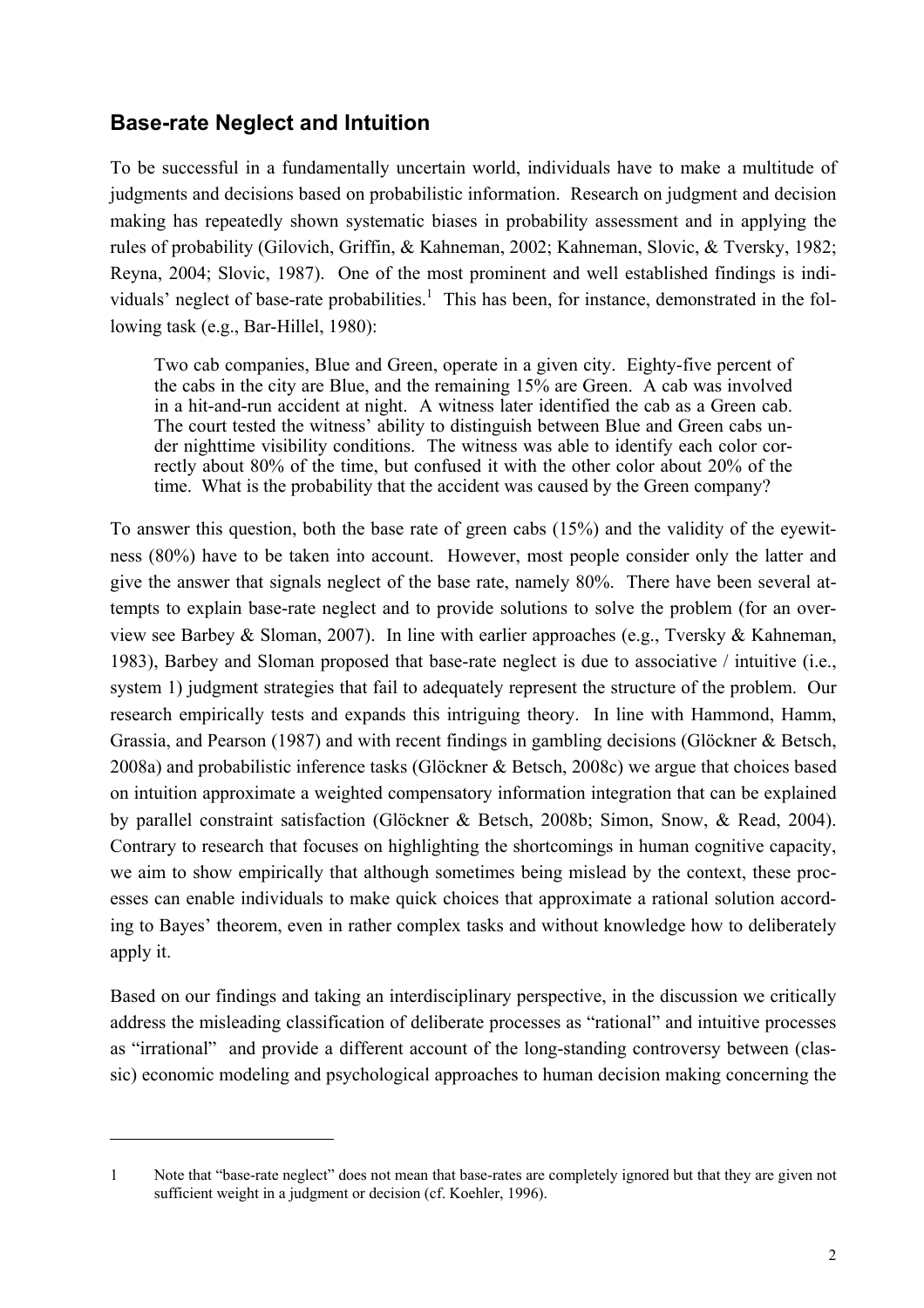homo oeconomicus assumption (e.g., Lopes, 1994; Smith, 2005). Finally, we make a suggestion that might allow for more precise behaviorally informed economic modeling of base-rate tasks.

# **Findings on Base-rate Neglect**

One of the early insights in research on base-rate neglect was that people order information by its perceived degree of relevance, and let high-relevance information sometimes dominate lowrelevance information (e.g., Bar-Hillel, 1980). The context influences the perceived relevance of base-rates and of other predictive information. In the cab company example, the relevance of the base-rate (i.e., probability of green cabs) for the problem is by many persons perceived to be low. Thus, the mental representation of the problem (Glöckner & Betsch, 2008b; Johnson-Laird, 1983) might be constructed based on the eyewitness information only. However, the relevance of the base-rate can be easily increased, for instance by increasing the specificity of the base-rate information, which reduces base-rate neglect at least partially (Bar-Hillel, 1980). Base-rate neglect seems to be independent of response format. Although base-rate neglect has been classically investigated using judgments of posterior probabilities as dependent variables (e.g., Bar-Hillel, 1980; De Neys & Glumicic, 2008; Reyna & Brainerd, 1995), it has also been observed for choices (e.g., Goodie & Fantino, 1999; Kleiter et al., 1997).

Several factors influence the prevalence and the size of base-rate neglect (Koehler, 1996). For example, monetary incentives can decrease the extent of base-rate neglect (Brase, Fiddick, & Harries, 2006), as well as providing information in natural frequency format (Gigerenzer & Hoffrage, 1995; but see Kleiter et al., 1997). However, the reasons for the latter is likely not a natural capability for frequency processing, as originally proposed, but the mere fact that frequencies sometimes make it easier to construct adequate mental representations (Fiedler, Brinkmann, Betsch, & Wild, 2000; Kleiter et al., 1997). Furthermore, some evidence exists that individuals might be trained sufficiently to take base-rates into account more properly (Sedlmeier  $\&$  Gigerenzer, 2001). Finally, base-rate neglect has also been investigated in experiments in which individuals were not explicitly provided with probabilistic information but learned base-rates and cue-validities by direct experience (Goodie & Fantino, 1999).

# **Research Paradigm**

Our goal in the current study is to investigate individuals' intuitive choice behavior and the underlying mental mechanisms. Therefore, we use complex tasks with multiple cues and direct feedback. We assume that for such tasks individuals are usually unable to deliberately calculate correct solutions without sufficient prior training and hence have to rely on their intuition or might alternatively use simple deliberate heuristics such a lexicographic or equal weight strategies (Payne, Bettman, & Johnson, 1988). We investigate choices between two options with dif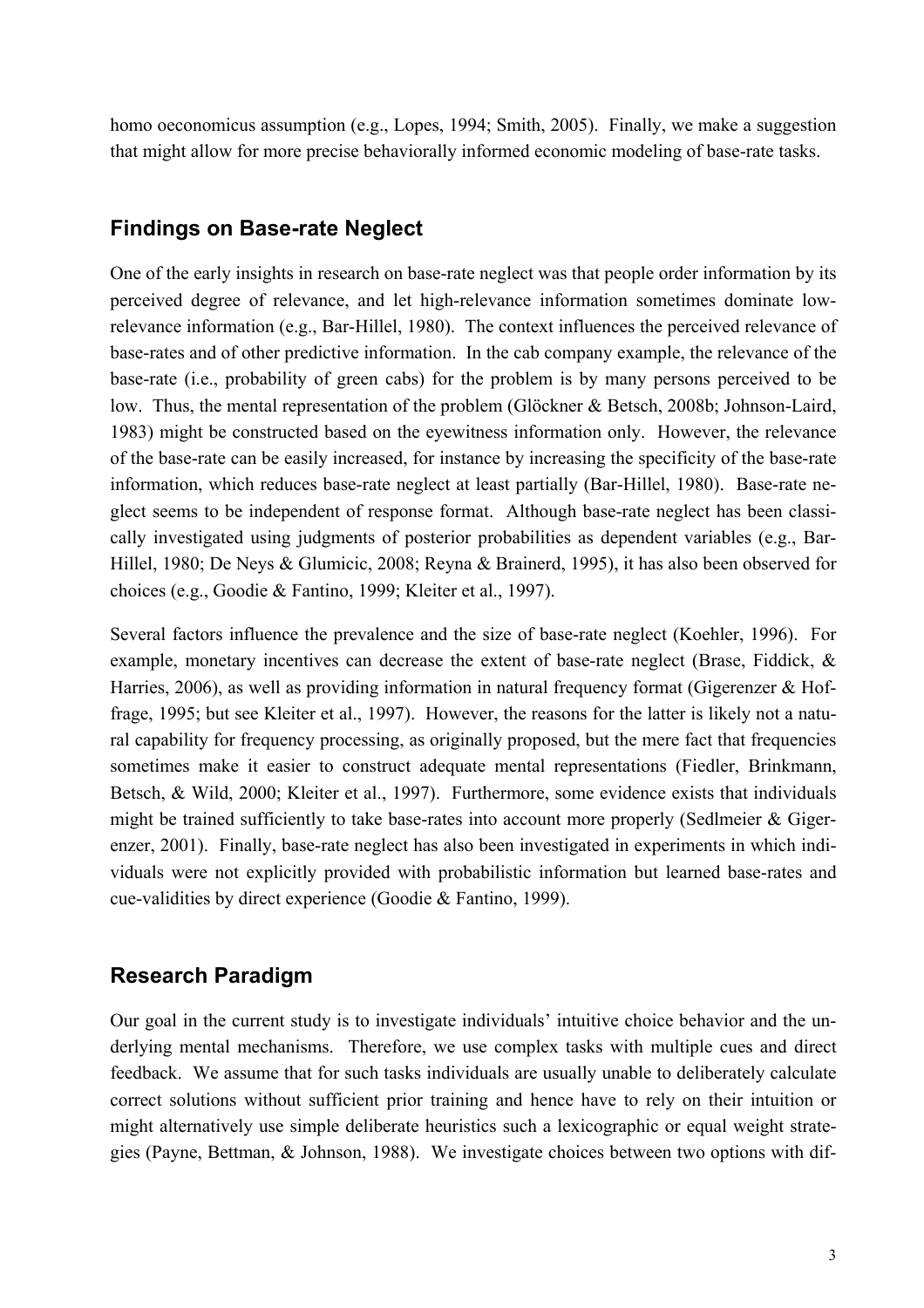ferent base-rates and additional information from three probabilistic cues with explicitly stated predictive accuracy (*a priori cue validity*<sup>2</sup>):

There is a lottery with two outcomes A and B. Outcome A has a 85% probability of occurring, outcome B occurs with 15% probability. There are three forecasters that make predictions of whether A or B will turn up.

The predictions of the first forecaster are correct in 75% of the cases, the predictions of the second forecaster are correct in 65% of the cases, and the predictions of the third forecaster are correct in 55% of the cases. All predictions are made independently and without knowledge of the distribution of outcomes in the lottery. The predictions are:

Forecaster 1: B Forecaster 2: B Forecaster 3: A Which outcome will show up?

The posterior probability for option A,  $p(A \mid \text{cues, base-rate})$ , according to Bayes' theorem is

55.4%.<sup>3</sup> Thus, outcome A is more likely and should be selected. In our study, participants worked on a set of such tasks and then were provided with instant feedback whether they selected the correct answer or not.

# **Hypotheses**

According to previous findings in probabilistic inference decisions (Bröder, 2003; Glöckner & Betsch, 2008c) we expected that individuals have the cognitive capability to integrate cues and base-rate information appropriately using intuitive processes. We expected greater base-rate neglect in the early trials but a calibration of the mental representations after repeated outcome feedback. According to the parallel constraint satisfaction approach to intuitive judgment and decision making (Glöckner & Betsch, 2008b; Holyoak & Simon, 1999; Simon, Krawczyk, & Holyoak, 2004) choices should follow a weighted linear integration of base-rate information and cues, which approximates the normative solution according to Bayes' theorem quite well.<sup>4</sup> Response times should peak and confidence should reach its minimum in tasks in which the evi-

j 2 We assume that the a priori cue validity is equal for both outcomes and defined as p(cue predicts  $A | A$ )=  $p$ (cue predicts B | B). 3 The solution can be calculated by:

$$
p(A|c_1, c_2, c_3, BR) = \frac{p(BR)^*(1 - p_{c1})^*(1 - p_{c2})^*(p_{c3})}{p(BR)^*(1 - p_{c1})^*(1 - p_{c2})^*(p_{c3}) + (1 - p(BR))^*(p_{c1})^*(p_{c2})^*(1 - p_{c3})}
$$
  
= 
$$
\frac{.85^* .25^* .35^* .55}{.85^* .25^* .35^* .55 + .15^* .75^* .65^* .45} = \frac{.554}{.85^* .85}
$$

4 Note that other models, such as decision field theory (Busemeyer & Townsend, 1993) or random support theory (Brenner, Griffin, & Koehler, 2005), allow for similar predictions concerning choices.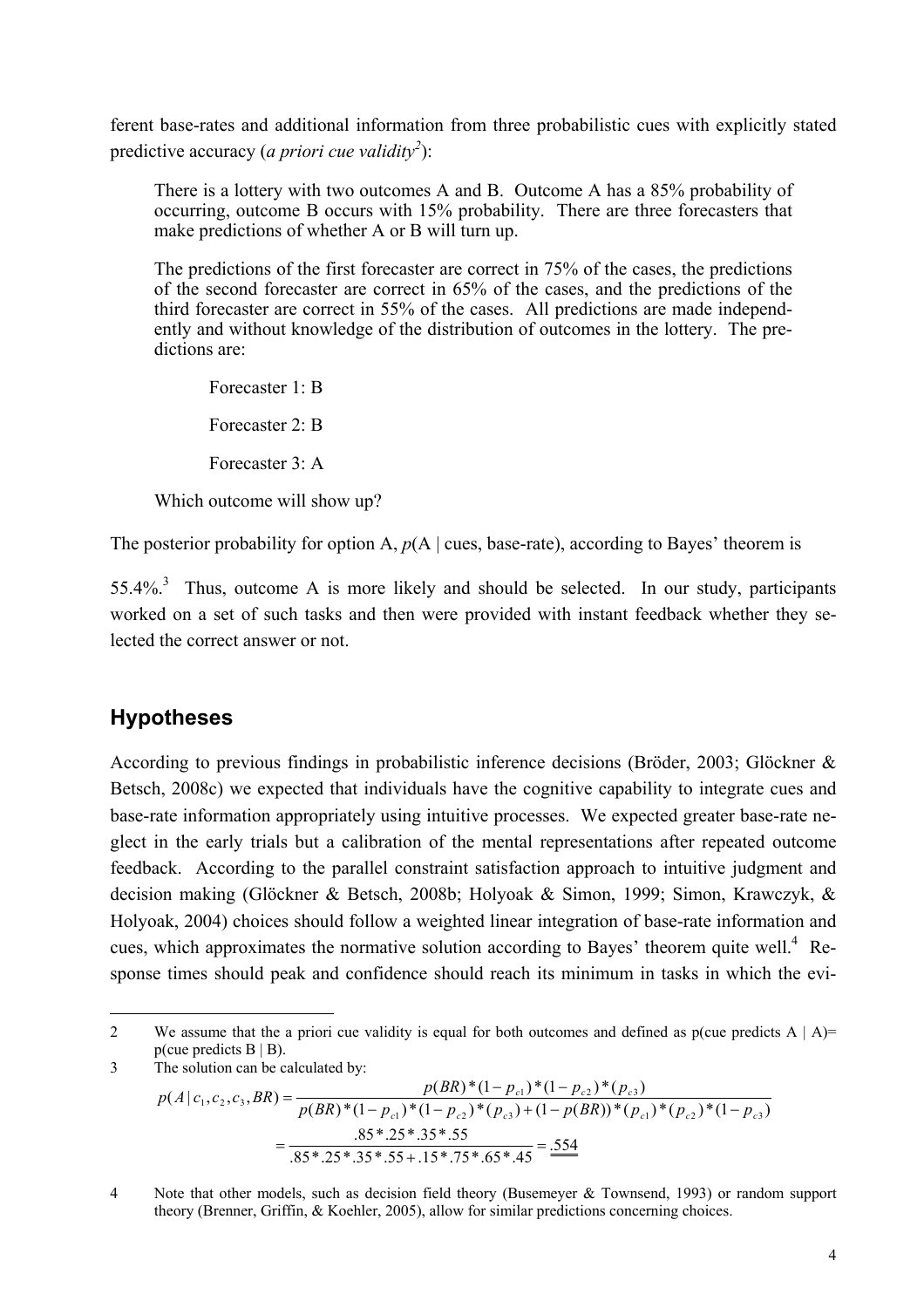dence is most inconsistent. Highest inconsistency is reached if base-rate and cue information taken together speak equally strong for option A and B. Hence, the *consistency* of a task was operationalized as the absolute deviation of the posterior probability from .50.

# **Experiment**

## **Method**

*Participants and design.* One hundred and one students (76 female; mean age = 21.4 years) from the University of Erfurt participated in a 35-minute-long experiment, which was part of a onehour experimental battery of thematically unrelated studies. Students received a flat payment of 6 Euros (approximately \$8.80) for their participation and additionally performance-contingent payments between 0.78 and 2.76 Euros. Participants were randomly assigned to either a deterministic or a probabilistic learning condition (Learning). In the deterministic learning condition, individuals received perfect Bayesian feedback, which means that their choice was considered to be correct if the posterior probability of the chosen option was larger than .50. In the probabilistic feedback condition, the outcome was determined using a random procedure and compared with the choice. If the posterior probability was .80 for option A, option A was drawn with a probability of .80 but option B was drawn with a probability of .20. Accordingly, it was possible to lose even when the normatively correct option was selected (i.e., non-fitting choice). Participants earned 0.02 Euro for each correct/fitting choice and lost the same amount of money for a wrong/non-fitting choice. As introduced in the example above, tasks with a base-rate and three probabilistic cues with dichotomous cue values were used. Tasks were manipulated within participants along the factors Base-rate and Cue Pattern. For Base-rate, all levels from .05 to .95 in steps of .05 were selected. For Cue Pattern, all eight (i.e.,  $2<sup>3</sup>$ ) possible combinations of dichotomous cue predictions were used. This resulted in a 2 (Learning) x 19 (Base-rate) x 8 (Cue Pattern) mixed-model design with the second and third factor being manipulated within participants.

*Materials and procedure.* The 152 tasks and the respective posterior probabilities are shown in Figure 1. Green (red) cells indicate clear evidence for option A (option B). Yellow cells indicate choices with inconsistent information in which the posterior probability was between .33 and .66. First, our participants were introduced to the task (Figure 2) and to the incentive scheme. They were informed about the (a priori) validity of the forecasters (forecaster 1: 75%, forecaster 2: 65%, forecaster 3: 55%) and that a cue with a validity of 50% has no predictive power. The validity and the presentation order of the forecasters remained stable throughout the experiment. Choices were made by mouse click and the time interval from stimulus onset to the selection of the gamble was recorded (i.e., response time).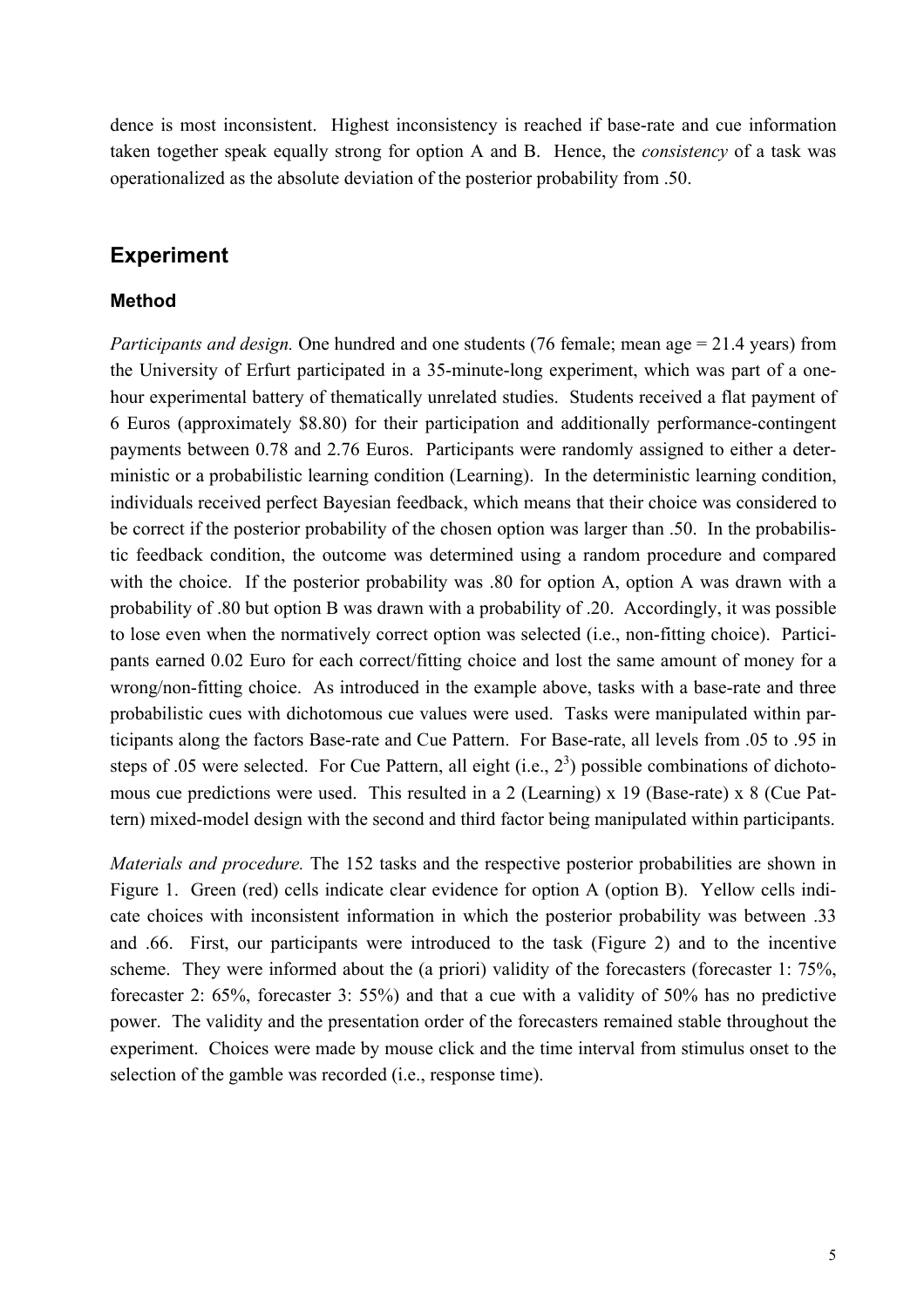| laur<br>o |  |
|-----------|--|
|-----------|--|

| Prediction Pattern of the three Cues (c1=.75, c2=.65, c3=.55) |         |       |         |             |         |         |         |         |  |  |  |  |  |
|---------------------------------------------------------------|---------|-------|---------|-------------|---------|---------|---------|---------|--|--|--|--|--|
| Base-Rate A                                                   | $A-A-A$ | B-A-A | $A-B-A$ | $A - A - B$ | $B-B-A$ | $B-A-B$ | $A-B-B$ | $B-B-B$ |  |  |  |  |  |
| 0.05                                                          | 0.26    | 0.04  | 0.09    | 0.19        | 0.01    | 0.03    | 0.07    | 0.01    |  |  |  |  |  |
| 0.10                                                          | 0.43    | 0.08  | 0.18    | 0.34        | 0.02    | 0.05    | 0.13    | 0.02    |  |  |  |  |  |
| 0.15                                                          | 0.55    | 0.12  | 0.26    | 0.45        | 0.04    | 0.08    | 0.19    | 0.03    |  |  |  |  |  |
| 0.20                                                          | 0.63    | 0.16  | 0.33    | 0.53        | 0.05    | 0.11    | 0.25    | 0.04    |  |  |  |  |  |
| 0.25                                                          | 0.69    | 0.20  | 0.40    | 0.60        | 0.07    | 0.14    | 0.31    | 0.05    |  |  |  |  |  |
| 0.30                                                          | 0.74    | 0.24  | 0.46    | 0.66        | 0.09    | 0.18    | 0.36    | 0.06    |  |  |  |  |  |
| 0.35                                                          | 0.79    | 0.29  | 0.52    | 0.71        | 0.11    | 0.21    | 0.42    | 0.07    |  |  |  |  |  |
| 0.40                                                          | 0.82    | 0.34  | 0.57    | 0.75        | 0.13    | 0.25    | 0.47    | 0.09    |  |  |  |  |  |
| 0.45                                                          | 0.85    | 0.38  | 0.62    | 0.79        | 0.15    | 0.29    | 0.52    | 0.11    |  |  |  |  |  |
| 0.50                                                          | 0.87    | 0.43  | 0.66    | 0.82        | 0.18    | 0.34    | 0.57    | 0.13    |  |  |  |  |  |
| 0.55                                                          | 0.89    | 0.48  | 0.71    | 0.85        | 0.21    | 0.38    | 0.62    | 0.15    |  |  |  |  |  |
| 0.60                                                          | 0.91    | 0.53  | 0.75    | 0.87        | 0.25    | 0.43    | 0.66    | 0.18    |  |  |  |  |  |
| 0.65                                                          | 0.93    | 0.58  | 0.79    | 0.89        | 0.29    | 0.48    | 0.71    | 0.21    |  |  |  |  |  |
| 0.70                                                          | 0.94    | 0.64  | 0.82    | 0.91        | 0.34    | 0.54    | 0.76    | 0.26    |  |  |  |  |  |
| 0.75                                                          | 0.95    | 0.69  | 0.86    | 0.93        | 0.40    | 0.60    | 0.80    | 0.31    |  |  |  |  |  |
| 0.80                                                          | 0.96    | 0.75  | 0.89    | 0.95        | 0.47    | 0.67    | 0.84    | 0.37    |  |  |  |  |  |
| 0.85                                                          | 0.97    | 0.81  | 0.92    | 0.96        | 0.55    | 0.74    | 0.88    | 0.45    |  |  |  |  |  |
| 0.90                                                          | 0.98    | 0.87  | 0.95    | 0.98        | 0.66    | 0.82    | 0.92    | 0.57    |  |  |  |  |  |
| 0.95                                                          | 0.99    | 0.93  | 0.97    | 0.99        | 0.81    | 0.91    | 0.96    | 0.74    |  |  |  |  |  |

*Figure 1.*Choice Tasks and Posterior Probabilities. Manipulation of the base-rates (in rows) and cue pattern (in main columns) result in 152 choice tasks with different posterior probabilities. Tasks with clear evidence for option A (*p*(A|evidence) > .66) are indicated green, tasks with clear evidence for option B (*p*(A|evidence) < .33) are indicated red. Tasks with inconsistent evidence (.33 ≤ *p*(A|evidence) ≤ .66) are indicated yellow.

After each choice, individuals rated their confidence on a horizontal scroll bar ranging from -100 (not confident at all) to +100 (very confident) and they were provided with feedback. The 152 tasks were computer-based and presented in individually randomized order (without practice trials). In a post-test, participants were informed that they could earn an additional 2 Euros by providing the correct answer to another task. In this test, we wanted to measure if individuals were able to determine the exact posterior probability after repeated feedback. The post-test was essentially equivalent to the choice phase except that individuals judged the probability that the outcome of the gamble was A (not B). Individuals had sufficient time and were informed that they could use pen and paper to do any calculations, if they wished. We used slightly modified cue validities, which made it easier to calculate the posteriors because forecaster 3 could be ignored (Base-rate  $A = .40$ ; forecaster $1_{p=70} = B$ ; forecaster $2_{p=.60} = B$ ; forecaster $3_{p=.50} = A$ ).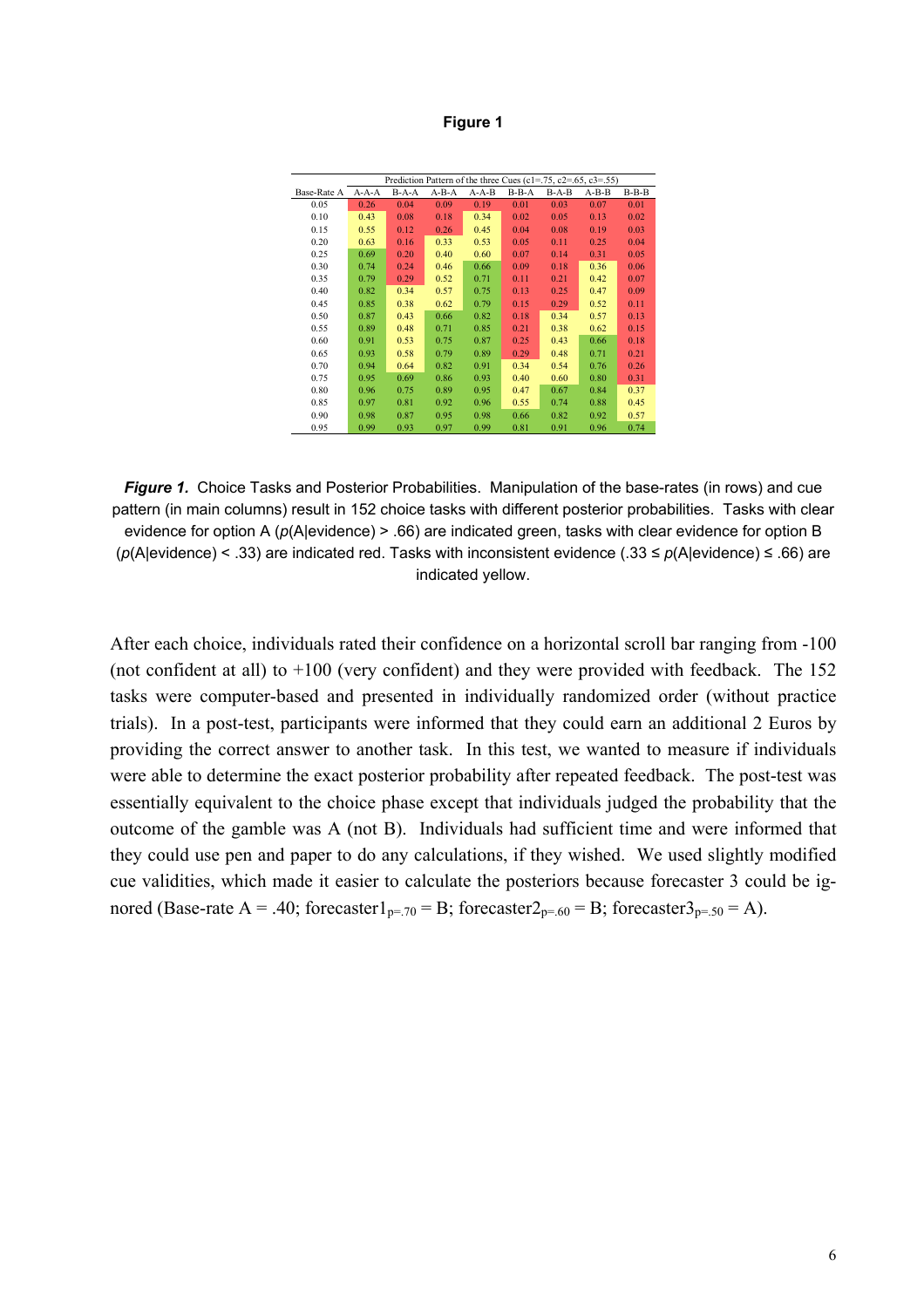



*Figure 2.* Presentation format of choice task.

## **Results and Interpretation**

For each choice, a Bayes Correct score ( $0 =$  wrong,  $1 =$  correct) was calculated, which coded whether the choice was in line with the Bayes' solution or not *(i.e., if the gamble with the higher* posterior probability was selected). For each of the 152 tasks, the posterior probability for option A was coded in the variable Bayes. Furthermore, a task consistency score (Consistency) was calculated that indicates whether base-rate and cues clearly speak for one or the other option: Consistency  $= | 0.5 - \text{Bayes} |$ . Hence, the Consistency score of each task is the distance between the posterior probability of the options and maximal uncertainty (.5) (see also Figure 1). High consistency scores indicate that one option should be clearly preferred. According to a PCS approach, Consistency should be inversely related to the difficulty of the task and correlate with Bayes Correct, response time and confidence.

*Choice accuracy.* The overall level of choice accuracy (i.e., proportion of choices in line with the predictions of Bayes' theorem) was .86 (*SE* = .003). All participants showed an astonishingly good performance of at least .73 (Figure 3, left) across all trials.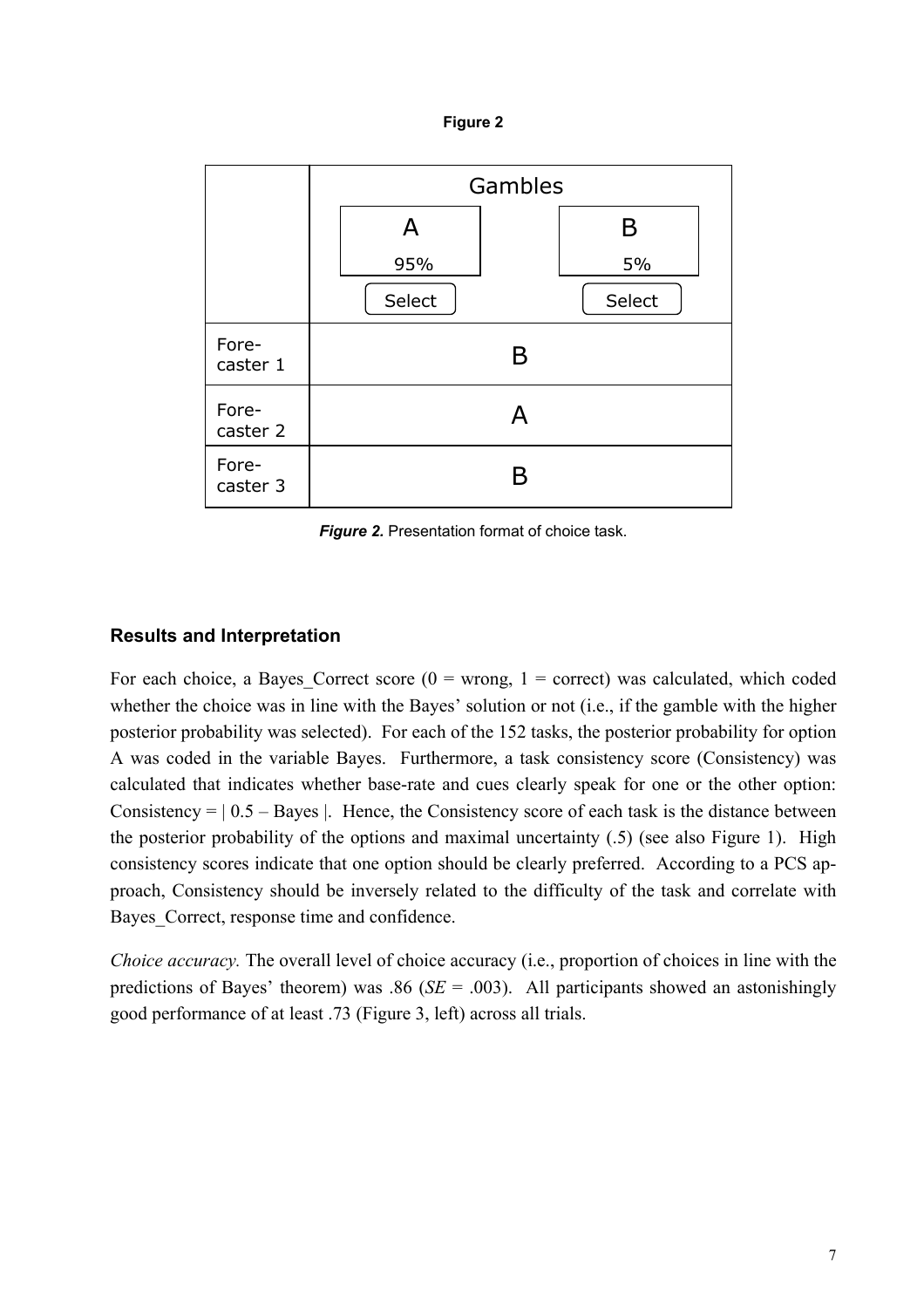



**Figure 3.** Observed performance of individuals (left) and performance predictions of different strategies (right). The line in the right graph indicates mean observed performance of individuals.

To test whether individuals might have applied simple heuristics or (as we assumed) used intuition which approximates weighted linear information integration we simulated the performance of prominent strategies considered in the literature (Payne et al., 1988; Rieskamp & Hoffrage, 1999) for the 152 tasks. We simulated a lexicographic take-the-best model based on the most valid cue (TTB) and the base-rate (TTB(BR)), equal weight strategies based on cues only (EQW) and including the base-rate as cue (EQW(BR)) (without counting undecided cases), as well as an optimal weighted linear model (WADD) based on a linear regression with base-rate and the three cues as predictors (without constant). Note that the estimated performance of WADD denotes the maximal performance with optimal weights. Individuals which apply other weights score worse. As expected, we found that the performance of WADD was very high indicating that an optimally weighted linear strategy can approximate the correct Bayes' solution in 95% of the cases. The performance of the other strategies was considerably lower (Figure 3, right).

When comparing participants' performance and the performance predictions of the strategies it can be seen that almost all participants performed better than the prediction of the best simple heuristic. This supports our hypothesis that individuals have the cognitive capacity to solve complex Bayes' tasks based on intuition approximating linear information integration.

To jointly analyze the development of performance over time and the effects of our manipulations, we conducted a repeated measurement logistic regression with Bayes\_Correct as dependent variable and Learning, Consistency and Trial Number as predictors (Table 1, top).<sup>5</sup>

j

<sup>5</sup> In this and in all following analyses we used the STATA option Cluster to account for dependencies in observations caused by repeated measurement. Robust standard errors were used to account for violations of homoscedasticity.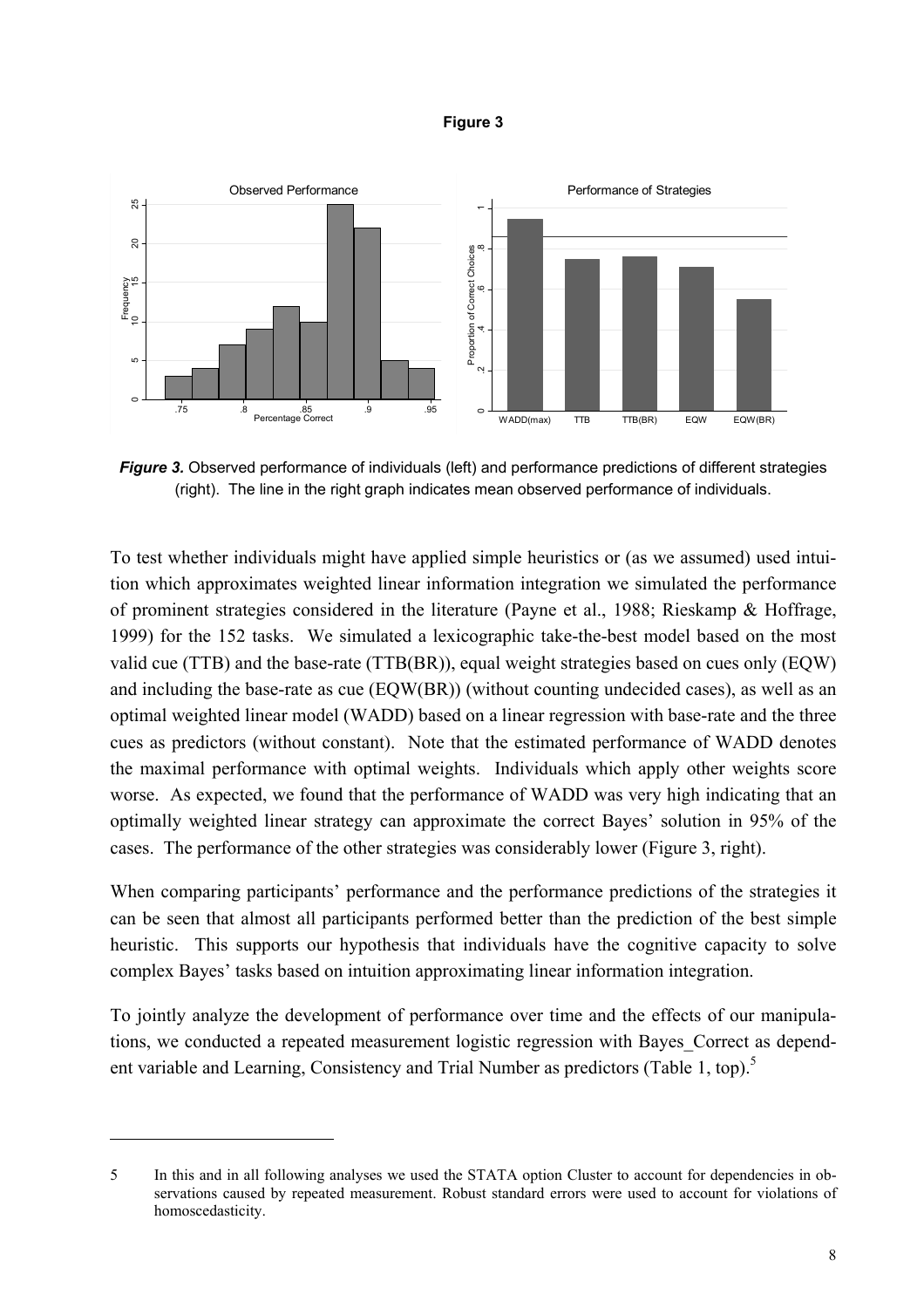#### **Table 1**

|                     | <b>Odds Ratio</b>    | <b>SE</b> | z       | P >  z |  |  |  |  |  |  |  |
|---------------------|----------------------|-----------|---------|--------|--|--|--|--|--|--|--|
|                     | Choice Accuracy      |           |         |        |  |  |  |  |  |  |  |
| Learning Condition  | 1.01                 | 0.099     | 0.06    | 0.950  |  |  |  |  |  |  |  |
| <b>Trial Number</b> | 1.00                 | 0.001     | 0.67    | 0.500  |  |  |  |  |  |  |  |
| Consistency         | 22082.73             | 5747.17   | 38.43   | 0.000  |  |  |  |  |  |  |  |
|                     | Choices for Option A |           |         |        |  |  |  |  |  |  |  |
| Learning Condition  | 0.97                 | 0.050     | $-0.68$ | 0.497  |  |  |  |  |  |  |  |
| <b>Trial Number</b> | 0.9987               | 0.001     | $-1.97$ | 0.049  |  |  |  |  |  |  |  |
| Base-rate           | 289806.40            | 132639.8  | 27.48   | 0.000  |  |  |  |  |  |  |  |
| Forecaster 1 (75%)  | 50.25                | 10.49     | 18.76   | 0.000  |  |  |  |  |  |  |  |
| Forecaster 2 (65%)  | 6.19                 | 0.65      | 17.26   | 0.000  |  |  |  |  |  |  |  |
| Forecaster 3 (55%)  | 2.99                 | 0.24      | 13.44   | 0.000  |  |  |  |  |  |  |  |

Summary of Logistic Regression Analysis for Variables Predicting Choice Accuracy (top) and Choices for Option A (bottom) (*N* = 101)

*Note.* Choice accuracy (0-wrong, 1-correct) refers to choices in line with Bayes' theorem, Pseudo  $R^2$  = .23, Wald  $\chi^2$  (3) = 1487.35,  $\rho$  < .001 (top). In the regression of choices for option A (0-no, 1-yes) Pseudo  $R^2$  = .62, Wald  $\chi^2$  (6) = 927.85, *p* < .001 (bottom).

In line with our expectations, participants showed more accurate choices with increasing Consistency. There was no effect of our manipulation of the learning condition, suggesting that the type of feedback (probabilistic vs. deterministic) made no difference in performance. There was no effect of trial number indicating no learning effects over time (Figure 4). Interestingly, there was not even a significant difference in performance if one compares the proportion of correct answers in the first and the last of the 152 trials, *Odds-Ratio*=1.21, *z*=.69, *p*=.49. Performance of our participants did not improve over time but was very high from the beginning, possibly indicating a ceiling effect.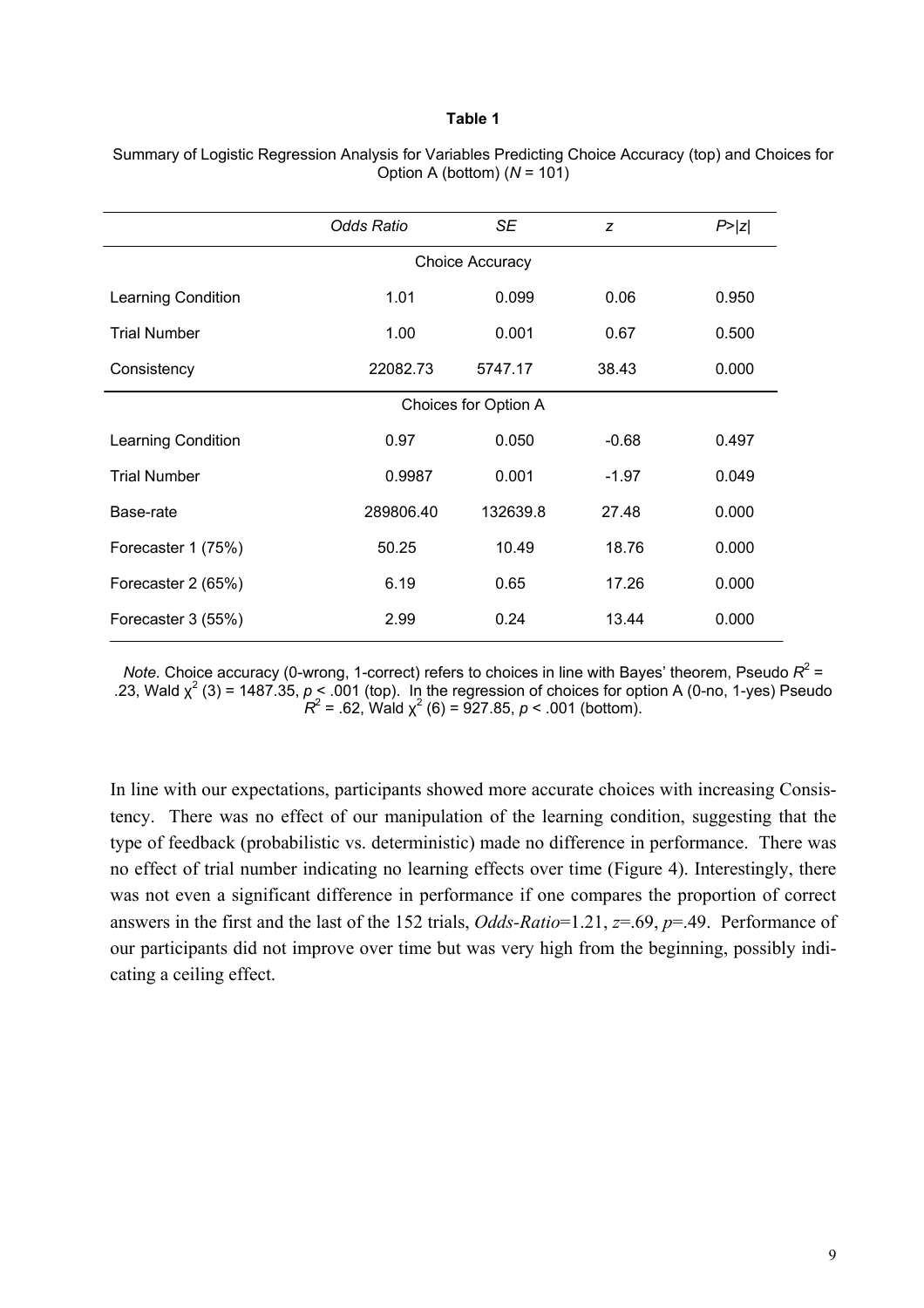



*Figure 4.* Development of performance over time.

*Choices.* The proportion of choices for option A and the proportions of choices in line with the rational Bayes' solution are shown in Figure 5. The choice proportions almost exactly matched the posterior probabilities of the tasks (cf. Figure 1). The correlation between choice proportion and Bayes' posterior was  $r = .93$ ,  $p < .001$ . Deviations from the rational solution were mainly observed in the inconsistent cases (Figure 5, right) as indicated by a correlation of  $r = .71$ , *p* < .001, between consistency and proportion of correct choices.

#### **Figure 5**

A) Choice Proportions for Option A B) Choices in line with Bayes' Posterior

|             | . .                                                           |         |         |                   |         |       |         |         |       |                                                               |         |             |         |         |       |         |  |
|-------------|---------------------------------------------------------------|---------|---------|-------------------|---------|-------|---------|---------|-------|---------------------------------------------------------------|---------|-------------|---------|---------|-------|---------|--|
|             | Prediction Pattern of the three Cues (c1=.75, c2=.65, c3=.55) |         |         |                   |         |       |         |         |       | Prediction Pattern of the three Cues (c1=.75, c2=.65, c3=.55) |         |             |         |         |       |         |  |
| Base-Rate A | $A-A-A$                                                       | $B-A-A$ | $A-B-A$ | $A - A - B$       | $B-B-A$ | B-A-B | $A-B-B$ | $B-B-B$ | A-A-A | $B-A-A$                                                       | $A-B-A$ | $A - A - B$ | $B-B-A$ | $B-A-B$ | A-B-B | $B-B-B$ |  |
| 0.05        | 0.17                                                          | 0.00    | 0.04    | 0.08              | 0.00    | 0.00  | 0.01    | 0.00    | 0.83  | 1.00                                                          | 0.96    | 0.92        | 1.00    | 1.00    | 0.99  | 1.00    |  |
| 0.10        | 0.24                                                          | 0.00    | 0.04    | 0.12              | 0.01    | 0.00  | 0.00    | 0.01    | 0.76  | 1.00                                                          | 0.96    | 0.88        | 0.99    | 1.00    | 1.00  | 0.99    |  |
| 0.15        | 0.30                                                          | 0.01    | 0.06    | 0.24              | 0.00    | 0.01  | 0.00    | 0.00    | 0.30  | 0.99                                                          | 0.94    | 0.76        | 1.00    | 0.99    | 1.00  | 1.00    |  |
| 0.20        | 0.41                                                          | 0.03    | 0.12    | 0.23              | 0.00    | 0.01  | 0.03    | 0.00    | 0.41  | 0.97                                                          | 0.88    | 0.23        | 1.00    | 0.99    | 0.97  | 1.00    |  |
| 0.25        | 0.56                                                          | 0.04    | 0.16    | 0.35              | 0.00    | 0.01  | 0.00    | 0.00    | 0.56  | 0.96                                                          | 0.84    | 0.35        | 1.00    | 0.99    | 1.00  | 1.00    |  |
| 0.30        | 0.54                                                          | 0.04    | 0.25    | 0.41              | 0.01    | 0.01  | 0.07    | 0.00    | 0.54  | 0.96                                                          | 0.75    | 0.41        | 0.99    | 0.99    | 0.93  | 1.00    |  |
| 0.35        | 0.64                                                          | 0.03    | 0.41    | 0.52              | 0.00    | 0.01  | 0.11    | 0.00    | 0.64  | 0.97                                                          | 0.41    | 0.52        | 1.00    | 0.99    | 0.89  | 1.00    |  |
| 0.40        | 0.79                                                          | 0.08    | 0.58    | 0.69              | 0.00    | 0.00  | 0.19    | 0.01    | 0.79  | 0.92                                                          | 0.58    | 0.69        | 1.00    | 1.00    | 0.81  | 0.99    |  |
| 0.45        | 0.86                                                          | 0.14    | 0.73    | 0.81              | 0.01    | 0.02  | 0.30    | 0.00    | 0.86  | 0.86                                                          | 0.73    | 0.81        | 0.99    | 0.98    | 0.30  | 1.00    |  |
| 0.50        | 0.98                                                          | 0.38    | 0.97    | 0.97              | 0.04    | 0.05  | 0.64    | 0.02    | 0.98  | 0.62                                                          | 0.97    | 0.97        | 0.96    | 0.95    | 0.64  | 0.98    |  |
| 0.55        | 0.98                                                          | 0.66    | 1.00    | 0.99              | 0.15    | 0.23  | 0.83    | 0.14    | 0.98  | 0.34                                                          | 1.00    | 0.99        | 0.85    | 0.77    | 0.83  | 0.86    |  |
| 0.60        | 0.99                                                          | 0.82    | 0.99    | 1.00              | 0.26    | 0.48  | 0.89    | 0.17    | 0.99  | 0.82                                                          | 0.99    | 1.00        | 0.74    | 0.52    | 0.89  | 0.83    |  |
| 0.65        | 1.00                                                          | 0.85    | 1.00    | 1.00              | 0.42    | 0.60  | 0.93    | 0.28    | 1.00  | 0.85                                                          | 1.00    | 1.00        | 0.58    | 0.40    | 0.93  | 0.72    |  |
| 0.70        | 1.00                                                          | 0.93    | 1.00    | 1.00              | 0.57    | 0.72  | 0.96    | 0.45    | 1.00  | 0.93                                                          | 1.00    | 1.00        | 0.43    | 0.72    | 0.96  | 0.55    |  |
| 0.75        | 1.00                                                          | 0.96    | 1.00    | 1.00              | 0.65    | 0.80  | 0.97    | 0.53    | 1.00  | 0.96                                                          | 1.00    | 1.00        | 0.35    | 0.80    | 0.97  | 0.47    |  |
| 0.80        | 1.00                                                          | 0.96    | 1.00    | 1.00              | 0.72    | 0.90  | 0.98    | 0.59    | 1.00  | 0.96                                                          | 1.00    | 1.00        | 0.28    | 0.90    | 0.98  | 0.41    |  |
| 0.85        | 1.00                                                          | 0.99    | 1.00    | 1.00              | 0.81    | 0.90  | 0.98    | 0.61    | 1.00  | 0.99                                                          | 1.00    | 1.00        | 0.81    | 0.90    | 0.98  | 0.39    |  |
| 0.90        | 1.00                                                          | 0.99    | 1.00    | 1.00 <sub>1</sub> | 0.89    | 0.97  | 1.00    | 0.77    | 1.00  | 0.99                                                          | 1.00    | 1.00        | 0.89    | 0.97    | 1.00  | 0.77    |  |
| 0.95        | 1.00                                                          | 0.99    | 1.00    | 0.99              | 0.94    | 0.98  | 0.98    | 0.85    | 1.00  | 0.99                                                          | 1.00    | 0.99        | 0.94    | 0.98    | 0.98  | 0.85    |  |

*Figure 5.* Choice proportions for option A (left) and deviation from rational norm of Bayes' theorem (right). In the choice graph (left), tasks with choices mainly for option A ( $p(A)$  > .66) are indicated green, tasks with choices mainly for option B ( $p(A)$  < .33) are indicated red and tasks with inconsistent choices (.33 ≤ *p*(A) ≤ .66) are indicated yellow. In the error graph (right) green, yellow, and red indicate high (*pcor* > .80), medium (.60  $\leq p_{cor} \leq$  .80) and low ( $p_{cor}$  < .60) proportions of correct choices.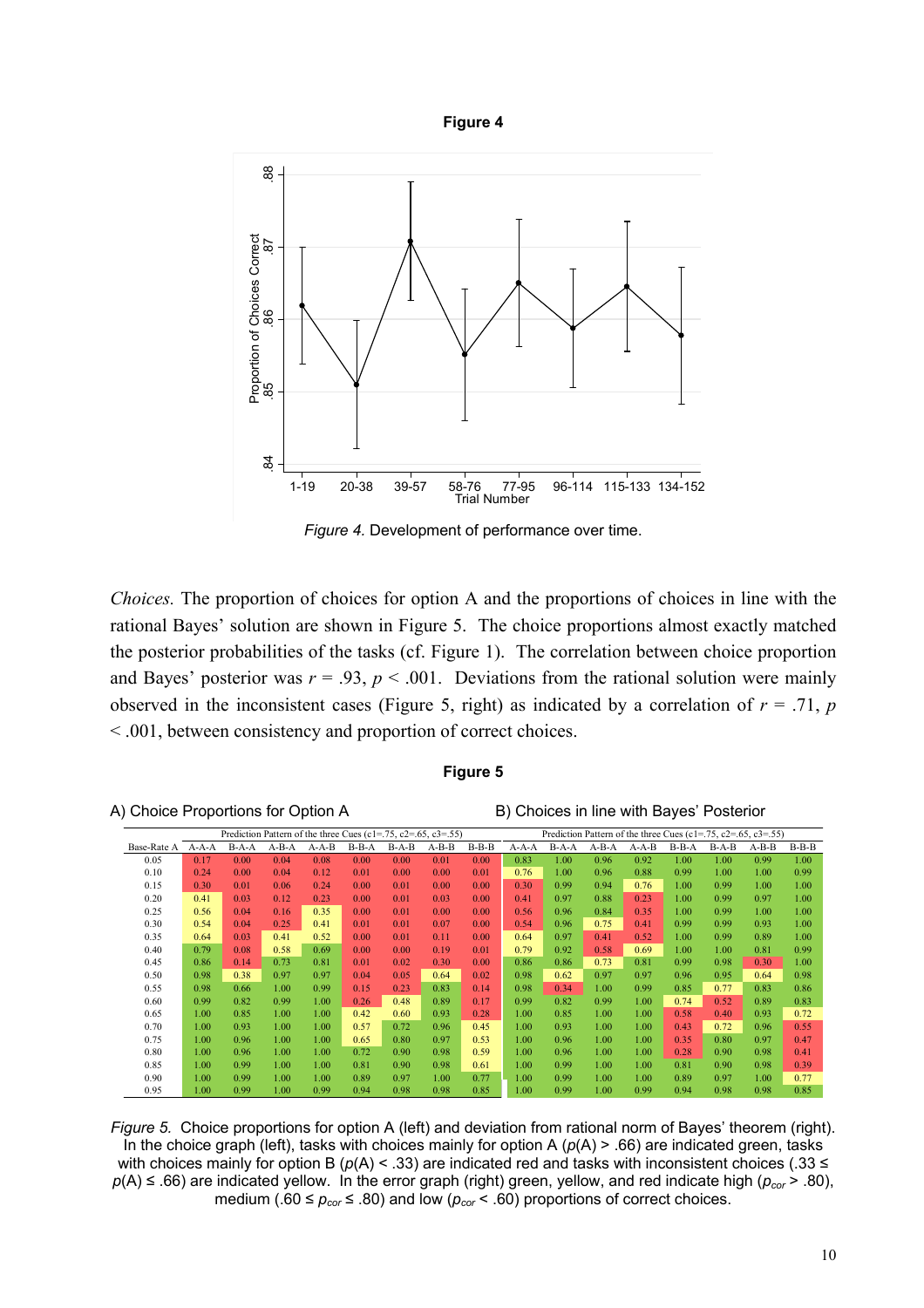To test our hypothesis that information was integrated in a weighted compensatory manner we conducted a logistic regression on choices using Learning, Trial Number, the base-rate for option A, and the forecasts of cue 1 to 3 (1 = option A, 0 = option B) as predictors (Table 1, bottom). We observed that base-rates had a strong effect on choices and that cue information from all three cues was considered. The decreasing odds-ratios from cue 1 to 3 indicate that cues were weighted differently according to their cue validity (all three coefficients were significantly different from each other at  $p < .001$ ). This provides additional support for the hypothesis that choices are based on weighted compensatory information integration. We can also reject the hypothesis that base-rates or cue information are neglected by participants.

*Response times and confidence.* Overall, we observed very short response times. Individuals integrated the base-rate probability and information from three probabilistic cues (according to their validity) in 2.2 seconds (median). This makes it unlikely that choices are based solely on deliberate information integration (Glöckner & Betsch, 2008c; for estimations of the time necessary for deliberate decision making see also Lohse  $\&$  Johnson, 1996) and supports the hypothesis that intuitive integration processes might have been used. In line with the PCS hypothesis, particularly long response times were observed for inconsistent tasks (Figure 6, left). The logmeans of individuals' response time for the  $152$  tasks are correlated with Consistency at  $r = -$ 0.88,  $p < .001$ . Participants showed moderately positive confidence ratings with a relatively high variance  $(M = 27.1, SD = 44.1)$ . The mean confidence ratings for the 152 tasks are shown in Figure 6 (right). In line with the PCS hypothesis, confidence was particularly low in the inconsistent cases as indicated by a highly positive correlation between confidence and consistency, *r*   $= .87, p < .001.$ 

#### **Figure 6**

| Prediction Pattern of the three Cues (c1=.75, c2=.65, c3=.55) |         |         |         |             |         |         |         | Prediction Pattern of the three Cues (c1=.75, c2=.65, c3=.55) |         |         |         |             |         |         |         |         |
|---------------------------------------------------------------|---------|---------|---------|-------------|---------|---------|---------|---------------------------------------------------------------|---------|---------|---------|-------------|---------|---------|---------|---------|
| Base-Rate A                                                   | $A-A-A$ | $B-A-A$ | $A-B-A$ | $A - A - B$ | $B-B-A$ | $B-A-B$ | $A-B-B$ | $B-B-B$                                                       | $A-A-A$ | $B-A-A$ | $A-B-A$ | $A - A - B$ | $B-B-A$ | $B-A-B$ | $A-B-B$ | $B-B-B$ |
| 0.05                                                          | 2.64    | 2.18    | 2.27    | 2.39        | 1.90    | 1.90    | 2.33    | 1.77                                                          | 9.15    | 51.22   | 44.33   | 28.43       | 75.66   | 68.93   | 49.42   | 84.82   |
| 0.10                                                          | 2.52    | 2.34    | 2.80    | 2.63        | 1.82    | 2.12    | 2.23    | 1.73                                                          | 8.34    | 48.85   | 26.78   | 20.61       | 65.46   | 58.26   | 46.70   | 81.50   |
| 0.15                                                          | 2.87    | 2.34    | 2.65    | 2.89        | 1.98    | 2.11    | 2.34    | 1.89                                                          | $-1.29$ | 37.02   | 22.66   | 0.92        | 60.55   | 46.42   | 31.58   | 74.89   |
| 0.20                                                          | 2.75    | 2.35    | 2.75    | 3.13        | 2.03    | 2.12    | 2.45    | 1.83                                                          | $-1.73$ | 39.48   | 10.64   | 2.91        | 55.19   | 47.74   | 33.96   | 71.08   |
| 0.25                                                          | 2.88    | 2.37    | 2.85    | 2.96        | 2.18    | 2.25    | 2.48    | 1.82                                                          | $-9.25$ | 31.61   | 7.06    | 1.50        | 49.32   | 41.76   | 26.85   | 64.83   |
| 0.30                                                          | 2.73    | 2.51    | 3.24    | 3.17        | 2.05    | 2.18    | 2.83    | 1.77                                                          | $-1.63$ | 27.31   | 1.73    | $-1.65$     | 50.37   | 42.54   | 21.43   | 62.68   |
| 0.35                                                          | 2.80    | 2.57    | 3.39    | 3.22        | 2.29    | 2.55    | 2.84    | 2.03                                                          | $-5.30$ | 19.81   | $-2.60$ | $-9.19$     | 38.23   | 31.60   | 9.15    | 53.96   |
| 0.40                                                          | 2.49    | 2.60    | 3.29    | 3.00        | 2.29    | 2.30    | 2.89    | 1.97                                                          | $-0.48$ | 13.76   | $-7.11$ | $-3.52$     | 38.54   | 27.28   | 7.10    | 50.09   |
| 0.45                                                          | 2.42    | 3.03    | 3.45    | 2.79        | 2.40    | 2.50    | 3.17    | 2.03                                                          | 10.57   | 11.56   | 0.43    | $-1.64$     | 25.87   | 18.05   | 2.80    | 38.59   |
| 0.50                                                          | 2.27    | 3.80    | 3.33    | 2.43        | 2.49    | 2.89    | 3.45    | 2.32                                                          | 20.04   | $-9.19$ | 6.34    | 15.66       | 17.95   | 10.66   | $-6.61$ | 25.45   |
| 0.55                                                          | 2.12    | 3.39    | 2.74    | 2.34        | 2.78    | 3.75    | 3.15    | 2.46                                                          | 42.87   | $-1.72$ | 13.14   | 20.05       | 1.07    | $-3.97$ | 0.69    | 9.23    |
| 0.60                                                          | 2.09    | 2.98    | 2.64    | 2.07        | 3.11    | 3.47    | 2.59    | 2.67                                                          | 49.75   | 3.31    | 25.03   | 32.62       | 0.46    | $-3.77$ | 14.66   | 6.27    |
| 0.65                                                          | 1.91    | 3.26    | 2.51    | 2.37        | 3.06    | 4.08    | 2.65    | 2.91                                                          | 53.96   | 0.31    | 29.03   | 32.84       | $-3.31$ | $-2.84$ | 13.55   | $-1.12$ |
| 0.70                                                          | 1.72    | 2.71    | 2.20    | 1.99        | 3.18    | 3.40    | 2.41    | 2.79                                                          | 63.50   | 12.35   | 39.59   | 44.60       | $-7.91$ | 2.13    | 28.79   | $-7.50$ |
| 0.75                                                          | 1.92    | 2.80    | 2.24    | 2.13        | 3.06    | 3.26    | 2.32    | 2.65                                                          | 64.95   | 16.80   | 43.76   | 52.89       | $-2.98$ | 5.66    | 29.25   | $-6.70$ |
| 0.80                                                          | 1.81    | 2.51    | 2.17    | 1.92        | 3.21    | 2.93    | 2.30    | 2.91                                                          | 69.93   | 22.74   | 46.08   | 56.69       | 3.96    | 12.72   | 32.22   | $-1.57$ |
| 0.85                                                          | 1.76    | 2.75    | 2.26    | 1.96        | 2.90    | 3.02    | 2.34    | 2.69                                                          | 74.83   | 24.40   | 52.62   | 52.71       | 7.10    | 12.96   | 35.27   | $-1.83$ |
| 0.90                                                          | 1.72    | 2.44    | 2.05    | 1.90        | 2.75    | 2.59    | 2.00    | 2.68                                                          | 80.36   | 39.54   | 60.37   | 69.10       | 10.45   | 30.77   | 42.29   | 13.65   |
| 0.95                                                          | 1.71    | 2.33    | 1.86    | 1.89        | 2.63    | 2.45    | 2.15    | 2.50                                                          | 84.10   | 44.94   | 65.30   | 74.79       | 26.87   | 32.64   | 52.40   | 15.79   |

#### A) Response Times and B) Confidence Judgments

*Figure 6.* Response times (left) and confidence judgments (right) for the 152 tasks. In the response time graph (left) green, yellow, and red indicate low (*t* < 2.8s), medium (2.8s ≤ *t* ≤ 3.2s) and high (*t* > 3.2s) times. In the confidence graph (right) green, yellow, and red indicate high (*c* > 40), medium (10 ≤ *c* ≤ 40) and low (*c* < 10) confidence. *Post-test.* Probability estimations from the higher incentivized post-test are shown in Figure 7. Although participants took considerable time to work on the post-test and some of them took notes to calculate the result, there was no participant who found the correct answer (i.e., .16). Hence, even after 152 feedback trials none of our participants was able to apply Bayes' rule deliberately.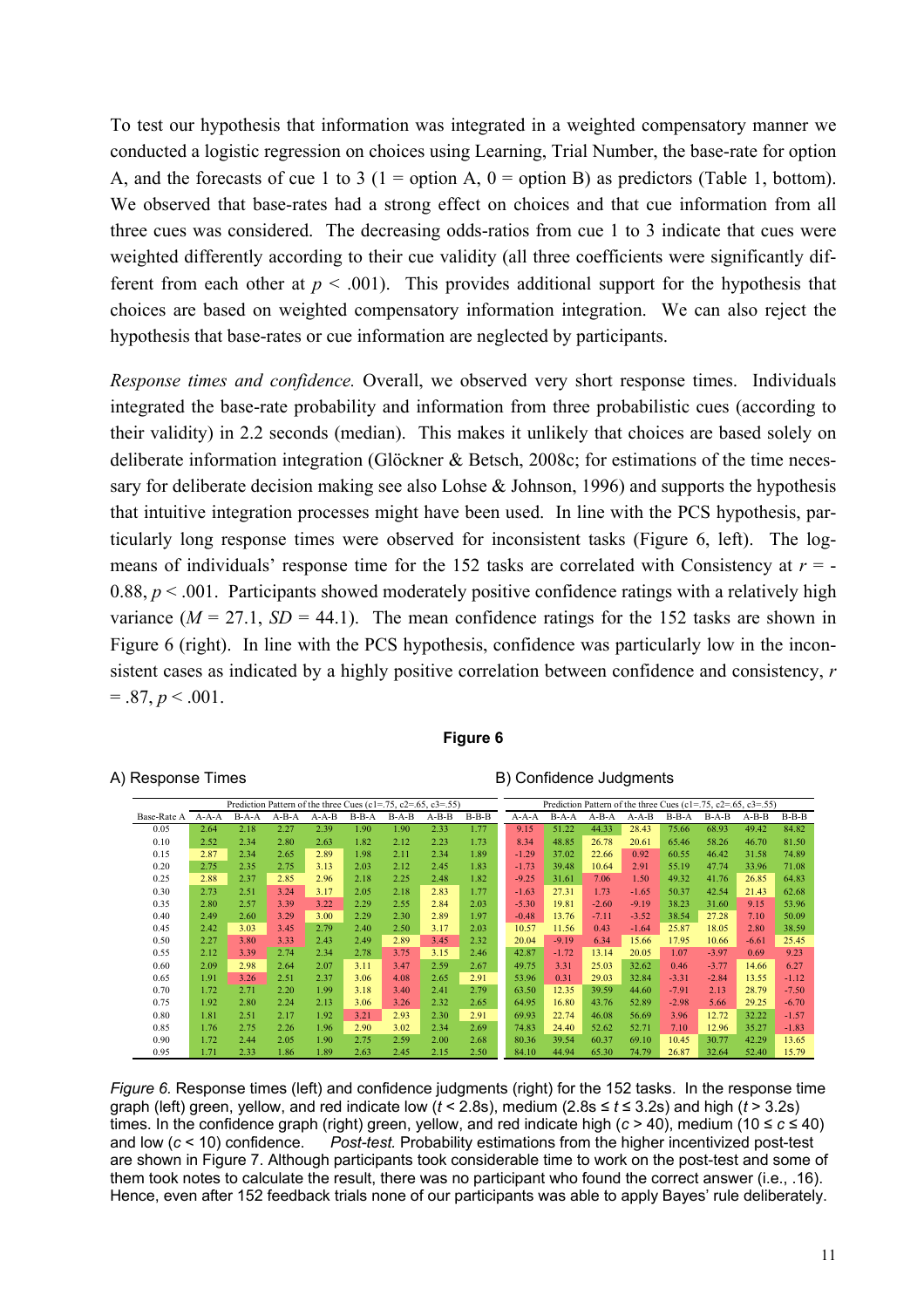



*Figure 7.* Probability estimation in high incentivized post-test.

We determined individuals' hypothetical choices by dichotomizing probability ratings in estimations below and above .50. We found that according to their probability rating .37 of our participants would have preferred option A, which is clearly the non-preferable option. This error rate is higher than the error rate observed in tasks in the choice phase that had comparable posterior probabilities. Particularly, the proportion of erroneous choices for option A in the (nine) tasks with posterior probabilities between .15 and .20 was .06 which was significantly lower than the proportion in the post-test,  $\chi^2(1, N=1007) = 106.7$ ,  $p < .001$ . Obviously, participants estimated worse when the response mode was judgment of probability (in contrast to choice) and the stakes were higher. Keeping in mind that participants worked on slightly different tasks, this might indicate that both changes induced more deliberation and hampered the performance in tasks which had before been solved better by relying on intuition (cf. Wilson & Schooler, 1991).

# **Discussion**

The results show that individuals are able to integrate base-rates and multiple probabilistic cues in complex tasks rather quickly. In line with our expectations, participants' choices approximated the rational norms provided by Bayes' theorem quite well, and the posterior probability of an option is highly correlated with the choice proportion for this option  $(r = .93)$ . Regression analyses showed that individuals took into account base-rates and information from all three cues according to their validity. Hence, we observed neither base-rate neglect nor neglect of cue information. The median decision time of 2.2 seconds makes it unlikely that these pieces of information were integrated using extensive deliberate calculations. Specifically, the response time rules out that individuals deliberately applied Bayes' theorem or explicit linear weighted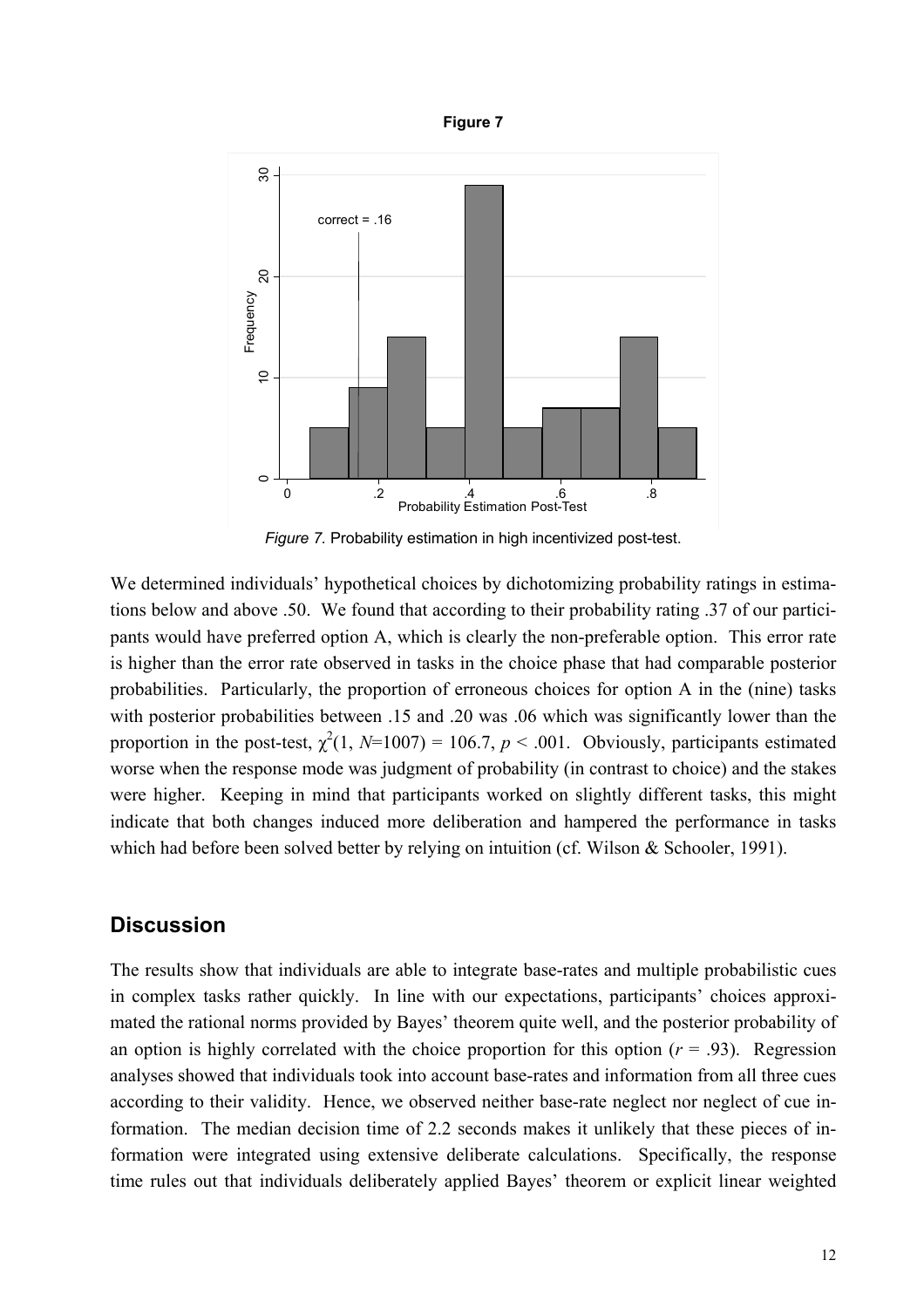integration rules (e.g., weighted additive strategy, Payne et al., 1988). Thus, our results indicate that individuals might indeed rely, at least in part, on intuitive processes in base-rate tasks.

In line with hypotheses put forward by Hammond et al. (1987) and derived from PCS models, these intuitive processes take into account information in a weighted compensatory manner that approximates rational choice surprisingly well. Converging evidence for the view that individuals indeed applied intuition based on PCS mechanisms is provided by the significant correlation of consistency with error rate, response time and confidence. Individuals almost instantly recognize if the provided information is very clear (consistent) or equivocal (inconsistent) and adapt their response time and confidence ratings accordingly.

The results of the post-test indicate that increasing deliberation can reduce choice accuracy. According to the PCS model this could be explained by the fact that deliberation, although often being beneficial, can sometimes highlight specific but not necessarily relevant pieces of information and thereby impair calibration of the mental representation (cf. Dijksterhuis, Bos, Nordgren, & van Baaren, 2006).

## **Learning Effects and Adaptation of Mental Representations**

Possibly due to ceiling effects, we did not observe learning effects over time. The calibration of the mental representation underlying individuals' intuition was good from the beginning. It was far above the maximal performance that could be reached with simple heuristics and quite close to the optimal linear approximation. The good initial calibration might have been caused by the low context lotteries. A worse calibration might be expected for materials that have been used in previous studies demonstrating base-rate neglect. Note that our findings do not necessarily conflict with these findings. We would, however, predict that bad calibration and base-rate neglect will quickly disappear after a few feedback trials.<sup>6</sup>

# **Approximating Rationality based on Intuition**

j

Our findings allow building bridges from psychology to (behavioral) economics. The results suggest a pragmatic solution to the homo oeconomicus/bounded rationality controversy between psychological decision researchers and economists (cf. Loewenstein, Rick, & Cohen, 2008; Smith, 2005). The former postulate that an individual behaves approximately rational and chooses the option that maximizes its utility; the later state that for many problems humans' cognitive capacity might not suffice to conduct the necessary complex calculations. We show that individuals are indeed able to approximate rationality on an individual level without having the

<sup>6</sup> In a recent study we replicated and extended the findings (Glöckner & Dickert, in preparation) and indeed observed lower performance in the first trials using the cab-accident-problem instead of the lottery task. These differences, however, were surprisingly small and disappeared quickly.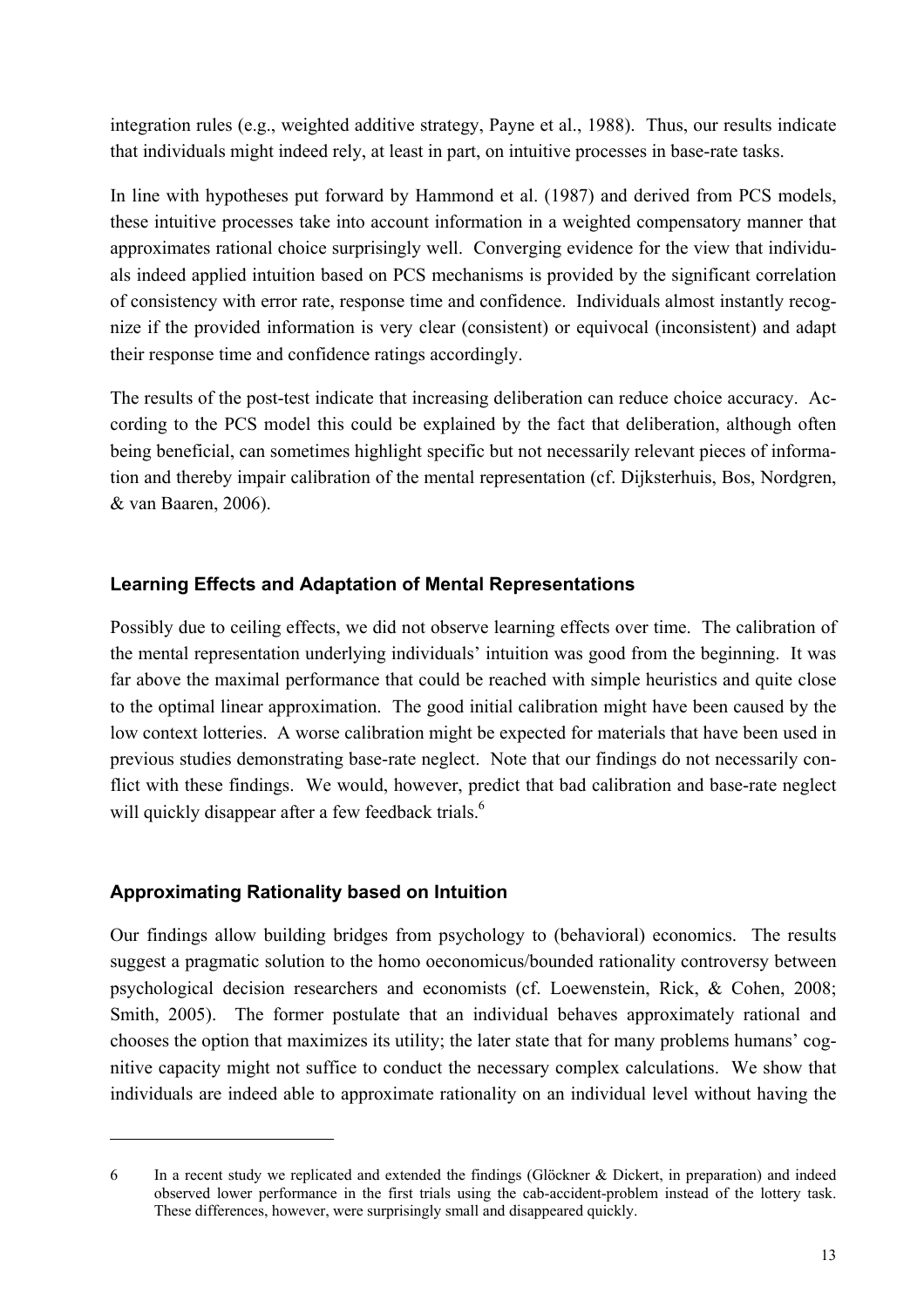ability for deliberately calculating the solution to the problem. Well calibrated intuition seems to make this possible. Hence, the rational choice assumption underlying economic modeling seems more psychologically plausible than usually assumed by decision researchers.

In economics and psychology, judgments and decisions are often categorized into rational ones that are based on deliberation and irrational ones that are based on intuition and/or heuristics. Our results indicate that this categorization should be rethought: deliberate and intuitive decision making might both lead to (approximately) rational behavior or deviations from it. It might be the core advantage of humans to be able to combine both kinds of processes to make good decisions (approximate rationality) (Glöckner, 2008). On the other hand, in line with the bulk of findings in psychological decision research (e.g., Kahneman et al., 1982) our results show that individuals are not perfectly rational. In many tasks, a considerable portion of individuals systematically selects the less likely option. The expected error can, however, be quantitatively predicted by the distance of the posterior probability from .5. Hence, behaviorally informed economic modeling could, instead of assuming completely rational choices, estimate choice proportions and error rates based on posterior probabilities using Bayes' theorem.

In summary, our results show that intuition enables individuals to quickly come to choices in complex probabilistic tasks for which they are not able to (deliberately) produce a normative numerical solution. Choices approximate rationality surprisingly well and choice proportions are predicted by the normative posterior probability according to Bayes' theorem. Response times, error rates and confidence judgments are compatible with the predictions of PCS models, which we suggest to be a promising approach for specifying intuitive information processing in complex probabilistic tasks.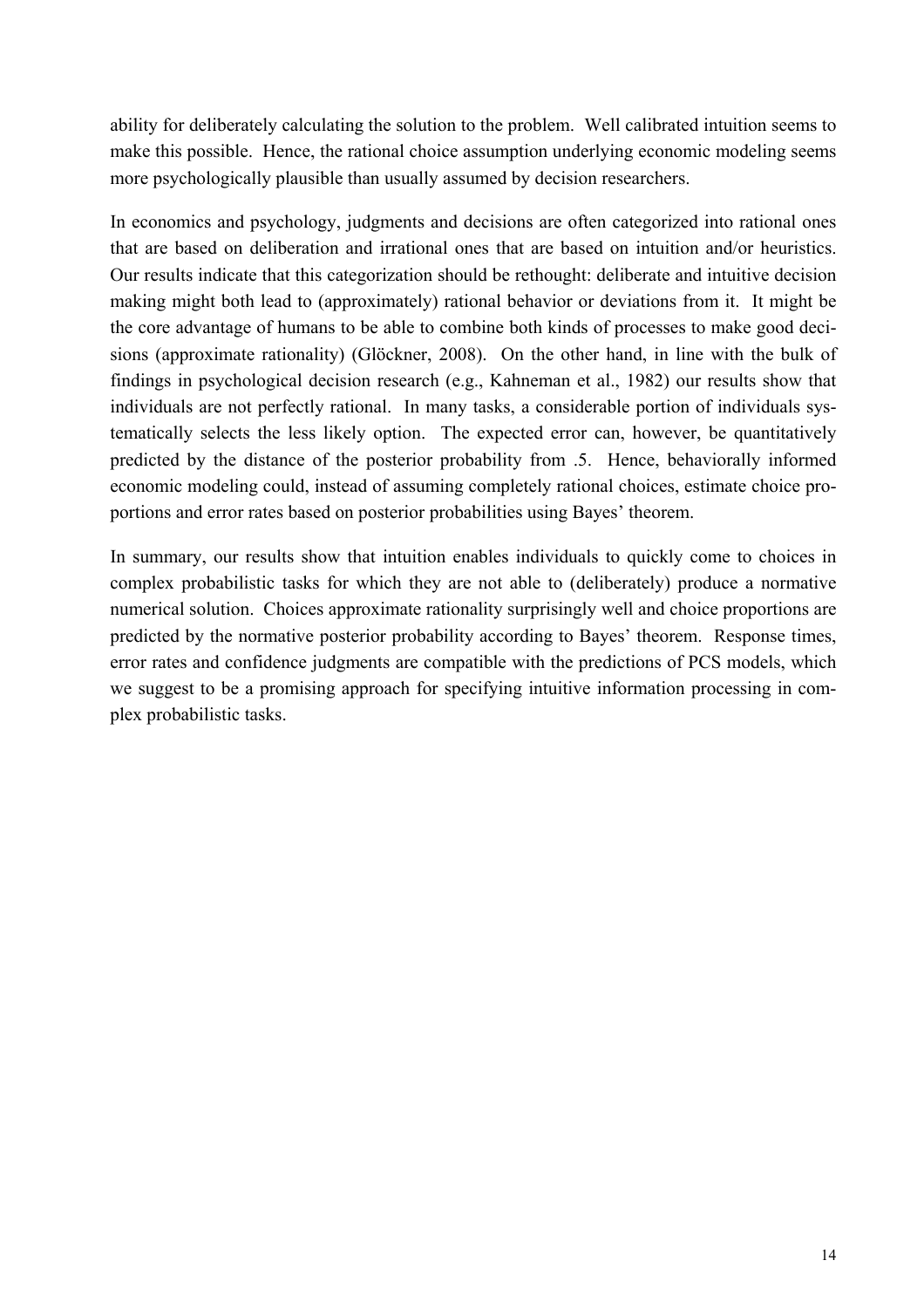## **References**

- Bar-Hillel, M. (1980). The base-rate fallacy in probability judgments. *Acta Psychologica, 44*(3), 211-233.
- Barbey, A. K., & Sloman, S. A. (2007). Base-rate respect: From ecological rationality to dual processes. *Behavioral and Brain Sciences, 30*(3), 241-254.
- Brase, G. L., Fiddick, L., & Harries, C. (2006). Participant recruitment methods and statistical reasoning performance. *The Quarterly Journal of Experimental Psychology, 59*, 965–976.
- Brenner, L., Griffin, D., & Koehler, D. J. (2005). Modeling patterns of probability calibration with random support theory: Diagnosing case-based judgment. *Organizational Behavior and Human Decision Processes, 97*(1), 64-81.
- Bröder, A. (2003). Decision making with the "adaptive toolbox": Influence of environmental structure, intelligence, and working memory load. *Journal of Experimental Psychology: Learning, Memory, and Cognition, 29*(4), 611-625.
- Busemeyer, J. R., & Townsend, J. T. (1993). Decision field theory: A dynamic-cognitive approach to decision making in an uncertain environment. *Psychological Review, 100*(3), 432-459.
- De Neys, W., & Glumicic, T. (2008). Conflict monitoring in dual process theories of thinking. *Cognition, 106*, 1248-1299.
- Dijksterhuis, A., Bos, M. W., Nordgren, L. F., & van Baaren, R. B. (2006). On Making the Right Choice: The Deliberation-Without-Attention Effect. *Science, 311*(5763), 1005-1007.
- Fiedler, K., Brinkmann, B., Betsch, T., & Wild, B. (2000). A sampling approach to biases in conditional probability judgments: Beyond base rate neglect and statistical format. *Journal of Experimental Psychology: General, 129*(3), 399-418.
- Gigerenzer, G., & Hoffrage, U. (1995). How to improve Bayesian reasoning without instruction: Frequency formats. *Psychological Review, 102*(4), 684-704.
- Gilovich, T., Griffin, D., & Kahneman, D. (2002). *Heuristics and biases: The psychology of intuitive judgment*. Heuristics and biases: The psychology of intuitive judgment xvi, 857 pp New York, NY, US: Cambridge University Press.
- Glöckner, A. (2008). How evolution outwits bounded rationality: The efficient interaction of automatic and deliberate processes in decision making and implications for institutions. In C. Engel & W. Singer (Eds.), *Better than conscious? Decision making, the human mind, and implications for institutions* (pp. 259-284). Cambridge, MA: MIT Press.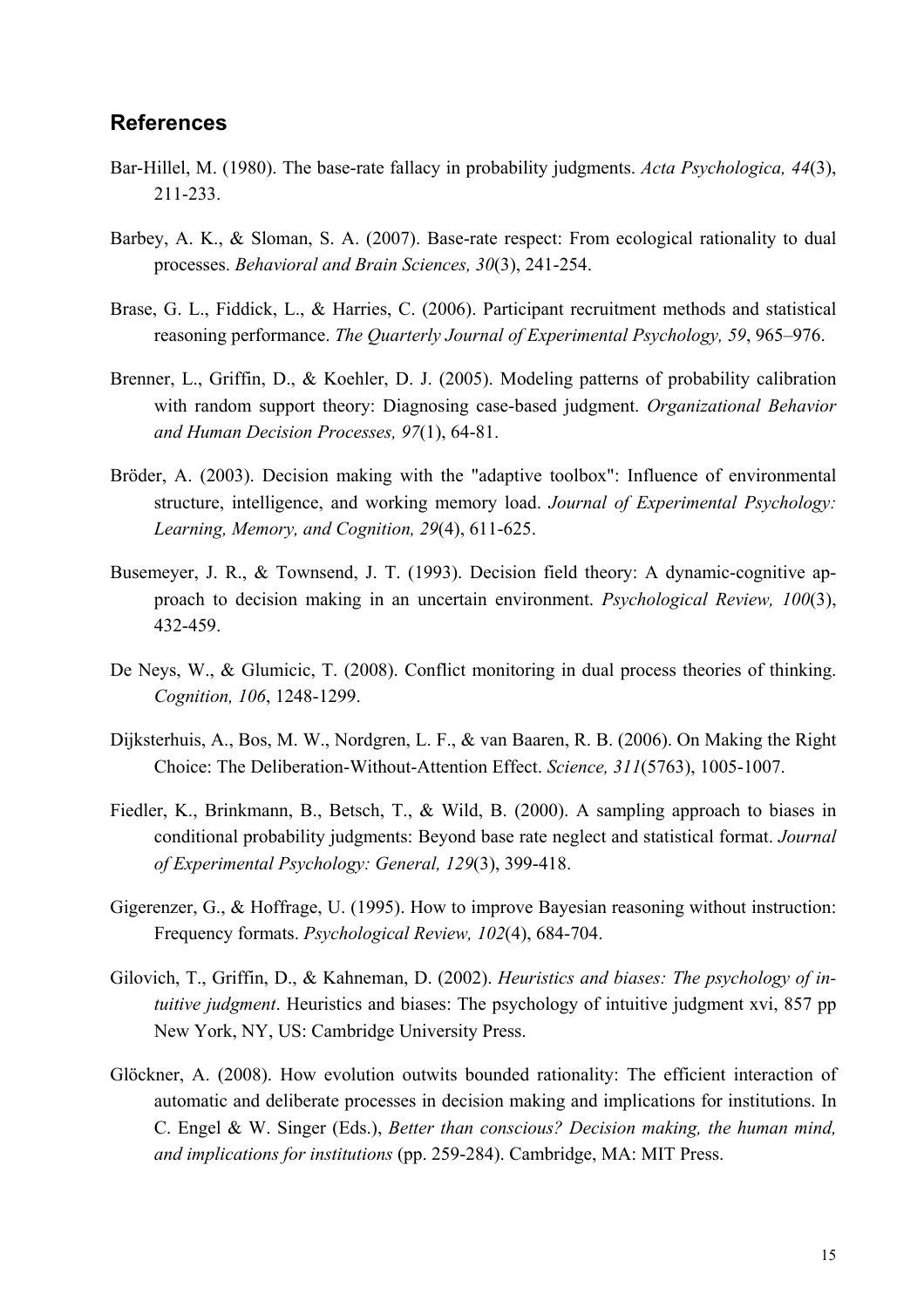- Glöckner, A., & Betsch, T. (2008a). Do people make decisions under risk based on ignorance? An empirical test of the Priority Heuristic against Cumulative Prospect Theory. *Organizational Behavior and Human Decision Processes, 107*(1), 75–95.
- Glöckner, A., & Betsch, T. (2008b). Modeling option and strategy choices with connectionist networks: Towards an integrative model of automatic and deliberate decision making. *Judgment and Decision Making, 3*(3), 215–228.
- Glöckner, A., & Betsch, T. (2008c). Multiple-reason decision making based on automatic processing. *Journal of Experimental Psychology: Learning, Memory, and Cognition, 34*(5), 1055-1075.
- Goodie, A. S., & Fantino, E. (1999). What does and does not alleviate base-rate neglect under direct experience. *Journal of Behavioral Decision Making, 12*(4), 307-335.
- Hammond, K. R., Hamm, R. M., Grassia, J., & Pearson, T. (1987). Direct comparison of the efficacy of intuitive and analytical cognition in expert judgment. *IEEE Transactions on Systems, Man, & Cybernetics, 17*(5), 753-770.
- Holyoak, K. J., & Simon, D. (1999). Bidirectional reasoning in decision making by constraint satisfaction. *Journal of Experimental Psychology: General, 128*(1), 3-31.
- Johnson-Laird, P. N. (1983). *Mental models: Towards a cognitive science of language, inference, and consciousness*. Cambridge, MA: Harvard University Press.
- Kahneman, D., Slovic, P., & Tversky, A. (Eds.). (1982). *Judgment under uncertainty: Heuristics and biases*. Cambridge, MA: Cambridge University Press.
- Kleiter, G. D., Krebs, M., Doherty, M. E., Garavan, H., Chadwick, R., & Brake, G. (1997). Do subjects understand base rates? *Organizational Behavior and Human Decision Processes, 72*(1), 25-61.
- Koehler, J. J. (1996). The base rate fallacy reconsidered: Descriptive, normative, and methodological challenges. *Behavioral and Brain Sciences, 19*(1), 1-53.
- Loewenstein, G., Rick, S., & Cohen, J. D. (2008). Neuroeconomics. *Annual Review of Psychology. Vol 59 2008, 647-672.*
- Lohse, G. L., & Johnson, E. J. (1996). A comparison of two process tracing methods for choice tasks. *Organizational Behavior and Human Decision Processes, 68*(1), 28-43.
- Lopes, L. L. (1994). Psychology and economics: Perspectives on risk, cooperation, and the marketplace. *Annual Review of Psychology. Vol 45 1994, 197-227.*